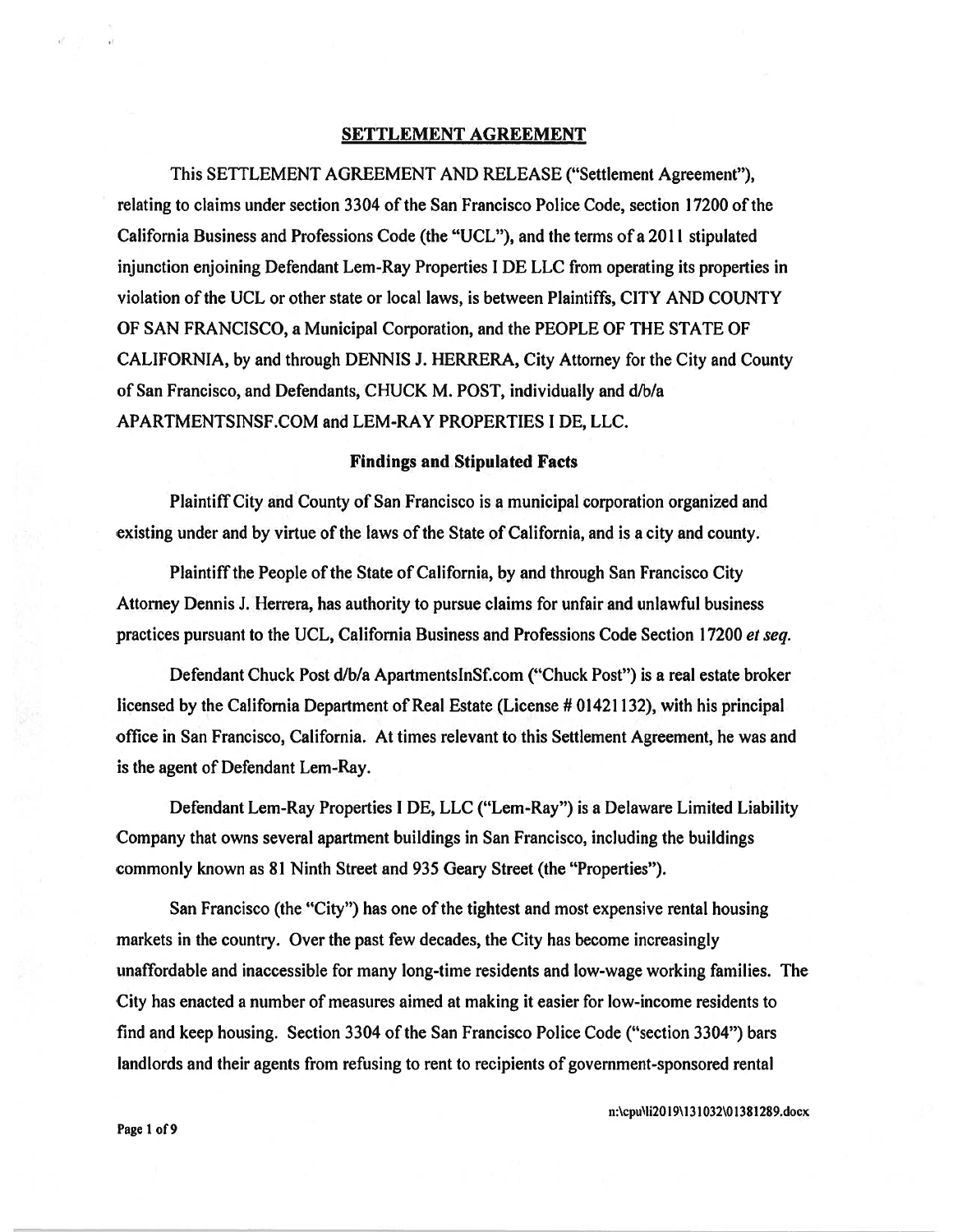assistance—like Section 8 vouchers—simply because they intend to utilize such vouchers. Section 3304 also prohibits posting advertisements stating such <sup>a</sup> policy. During the four-year period preceding October 21, 2015, Defendants refused to accep<sup>t</sup> Section 8 vouchers as rental paymen<sup>t</sup> at the Properties, and posted advertisements stating such <sup>a</sup> policy for rental units at the Properties.

On October 21, 2015, Plaintiffs filed <sup>a</sup> complaint in San Francisco Superior Court with three main causes of action:  $(1)$  unfair and unlawful business practices under the UCL,  $(2)$ violations of section 3304 of the Police Code, and (3) a claim against Defendant Lem-Ray Properties for violating the terms of <sup>a</sup> 2011 stipulated injunction enjoining Lem-Ray from operating its properties in violation of the UCL or other state or local laws.

On February 24, 2016, Defendants filed <sup>a</sup> demurrer, arguing that Plaintiffs' claims fail because section 3304 of the Police Code is preempted by the Fair Housing and Employment Act. The Court overruled the demurrer on March 22, 2016, rejecting Defendants' preemption defense. Thereafter, Plaintiffs filed <sup>a</sup> motion for <sup>a</sup> preliminary injunction.

On May 20, 2016, the Court granted Plaintiffs' motion and entered <sup>a</sup> preliminary injunction, finding that Plaintiffs would likely prevail on the merits oftheir claims, that the injunction is necessary to preven<sup>t</sup> irreparable harm resulting from Defendants' violation of the law, and enjoining Defendants from "interrupting, terminating, or failing or refusing to initiate or conduct any transaction in real property, including but not limited to the rental thereof, wholly or in par<sup>t</sup> because an individual intends to utilize <sup>a</sup> Section 8 voucher." On July 20, 2016, Defendants appealed the order granting the preliminary injunction (the "P1 Order").

On September 28, 2016, the Superior Court stayed the trial proceedings pending resolution of Defendants' appeal from the P1 Order. The Court of Appeal held that "[t]he challenged provision of Section 3304 is not preempted by implication or by contradiction," and that "[i]t remains fully in force." Defendants filed <sup>a</sup> petition for review with the California Supreme Court, which was denied on July 11, 2018. The Court of Appeal issued the remittitur onJuly 19, 2018.

The parties extended the trial date to October 21, 2019 to accommodate their first attempt at mediation on January 18, 2019. That mediation did not result in settlement. On February 14, 2019, Lem-Ray filed <sup>a</sup> Motion for Summary Adjudication, arguing that the 2011 stipulated

n:\epu\1i2019\I 31 032\O 138 1289.docx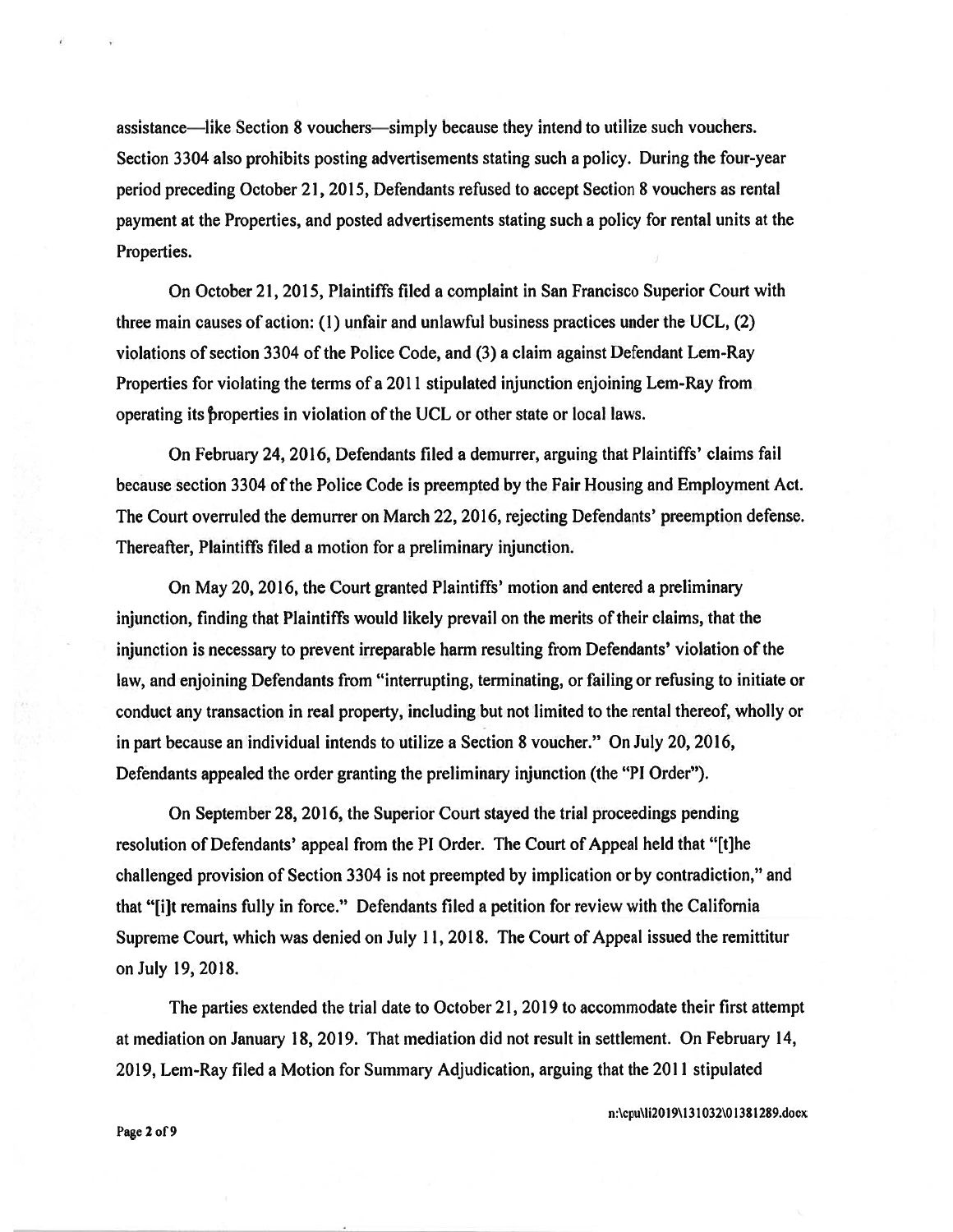injunction did not allow Plaintiffs to enforce the terms of the injunction in <sup>a</sup> separate civil action and instead required Plaintiffs to file <sup>a</sup> motion in the original case to pursue any alleged violations. On May 29, 2019, the Court, Superior Court Judge Charles F. Haines, denied Defendants' motion, allowing Plaintiffs' cause of action based on the stipulated injunction to proceed.

Plaintiffs and Defendants ("the Parties") returned to mediation on July 23, 2019. The Parties now desire to avoid the expense, burden, and delay of further litigation and to resolve their dispute through settlement.

THEREFORE, THE PARTIES AGREE AS FOLLOWS:

- I. In exchange for the promises by the Parties in this Settlement Agreement, Defendants agree to make payments totaling \$245,000 (the "Settlement Amount"), constituting penalties under the UCL, to the San Francisco City Attorney's Office according to the terms specified herein.
	- a. Down Payment of \$25.000 Due Immediately. Defendants shall make an immediate down payment of \$25,000 payable to the Office of the City Attorney for the City and County of San Francisco on the date Defendants execute this Settlement Agreement, and no later than five days after Defendants execute this agreement. Defendants shall provide <sup>a</sup> check or money order in the amount of \$25,000, made payable to the Office of the City Attorney for the City and County of San Francisco, 1390 Market Street, 7th Floor, San Francisco, CA 94102, in hard copy to Molly Alarcon, Deputy City Attorney, counsel for Plaintiffs, or shall mail such check or money order overnight to Molly Alarcon, Deputy City Attorney, San Francisco City Attorney's Office, 1390 Market Street, 7th Floor, San Francisco, CA 94102.
	- b. Monthly Payments of \$2,500 for Three Years. Beginning on October 1, 2019 and on the first of each month for every one of the subsequent thirty

n:\cpu\1120 19\1 31 032\01381 289.docx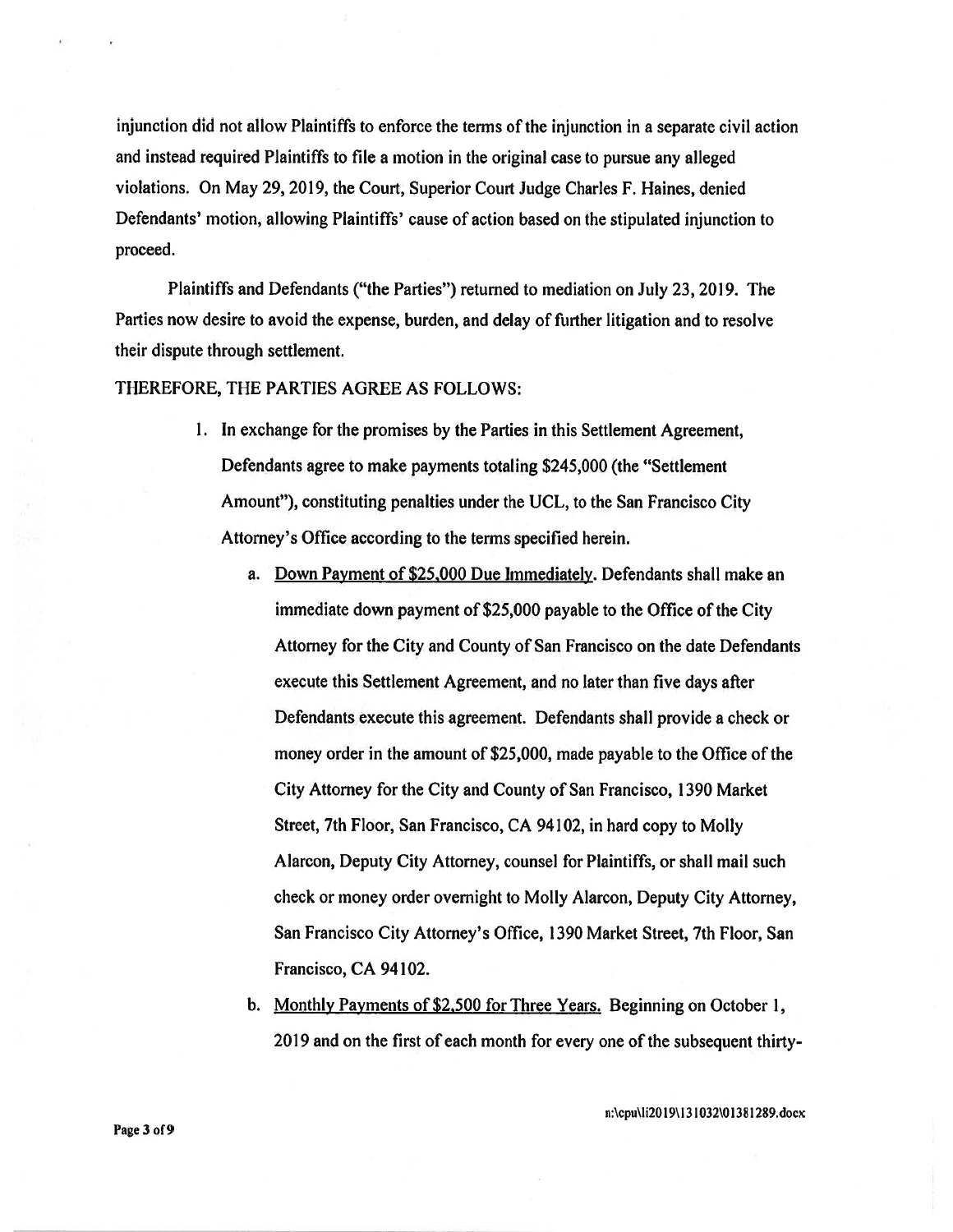five months, Defendants shall ensure that Plaintiffs receive <sup>a</sup> check or money order in the amount of \$2,500, payable to the Office of the City Attorney for the City and County of San Francisco, and delivered to Molly Alarcon, Deputy City Attorney, San Francisco City Attorney's Office, 1390 Market Street, 7th Floor, San Francisco, CA 94102, orat such other address or to such other recipient as Plaintiffs may later specify, in writing, to Defendants. For the avoidance of ambiguity, under this subsection, Defendants shall make 36 monthly payments of \$2,500, totaling \$90,000, the first of which must be received by Plaintiffs on or before October 1, 2019, and each of the remaining of which must be received on or before the first of every month for thirty-five subsequent months. At the same time as Defendants cause each month's paymen<sup>t</sup> to be mailed or delivered, Defendants shall confirm such mailing or delivery via email to counsel for Plaintiffs, molly.alarcon@sfcityatty.org, or at another email address as Plaintiffs may later specify.

- c. Final Balloon Payment Due in 37th Month. No later than October 1, 2022, Defendants shall pay the remaining balance of \$130,000 in <sup>a</sup> single check or money order payable to the Office of the City Attorney for the City and County of San Francisco, delivered by hand or via courier to Molly Alarcon, Deputy City Attorney, at 1390 Market Street, 7th Floor, San Francisco, CA 94102 or at such address or to such other recipient as Plaintiffs may later specify, in writing, to Defendants.
- 2. Notice and Cure Period. In the event Defendants fail to comply with the payment terms of this Settlement Agreement—for example, by failing to make <sup>a</sup> timely payment—Defendants shall have <sup>a</sup> notice and cure period before Defendants are deemed to be in breach of this Settlement Agreement. The notice and cure period shall proceed as follows: Plaintiffs shall notify Defendants via an email to counsel

n:\cpu\1i20 I 9\I 31 032\OI 381 289.docx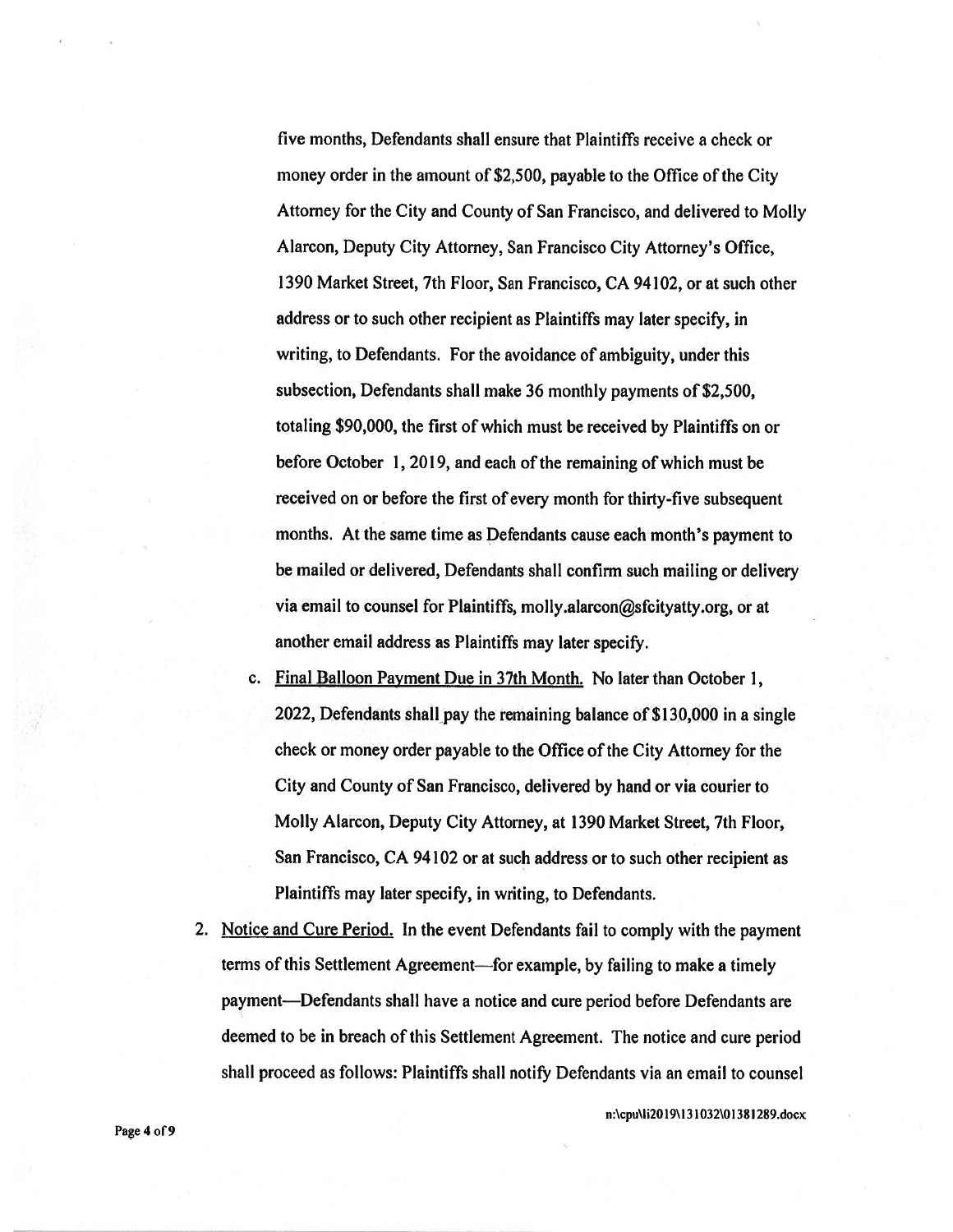for Defendants, specifying the nature of Defendants' failure to comply and providing Defendants with 30 days from the date of such notice to cure the problem. If the failure to comply specified in the email notice is cured within the 30-day period following the notice, Defendants will not be deemed to be in breach of this Settlement Agreement with respec<sup>t</sup> to that notice. For purposes of <sup>a</sup> late payment, Defendants must mail or deliver the overdue paymen<sup>t</sup> and confirm its mailing or delivery to Plaintiffs via email within the 30-day cure period. If Defendants fail to cure the noticed violation within the 30-day cure period, Defendants shall be in breach of this Settlement Agreement.

- 3. Enforceability of Amount Due as Judgment After Breach. Upon breach (after expiration of the cure period), the remaining Settlement Amount shall become immediately due, collectable, and enforceable as <sup>a</sup> judgment against Defendants by Plaintiffs. Specifically, the Parties agree that upon breach, Plaintiffs have the right to file in San Francisco Superior Court the documents in Exhibit <sup>A</sup> attached hereto: <sup>a</sup> Statement Confessing Judgment, <sup>a</sup> supporting Declaration of Edward C. Singer, Jr., and <sup>a</sup> [Proposed] Judgment Pursuant to Confession. Defendants agree they are jointly and severally bound by the Statement Confessing Judgment and the Judgment Pursuant to Confession. Plaintiffs agree to credit any payments toward the Settlement Amount that Defendants made prior to the breach against any recovery sought by Plaintiffs. Interest shall accrue on the judgment at the rate of ten percent per year, compounded monthly, commencing from the date of entry ofjudgment. Plaintiffs shall, pursuan<sup>t</sup> to <sup>a</sup> noticed motion, recover their costs of collection and any accrued interest, in addition to the judgment amount, in the event of breach, because the Parties agree that such costs are reasonable and foreseeable damages stemming directly from Defendants' breach.
- 4. Stipulated Injunction. The Parties agree to entry of the Stipulated Injunction attached hereto as Exhibit B and incorporated herein.

n:\cpu\1i2019\13 1032\01381289.docx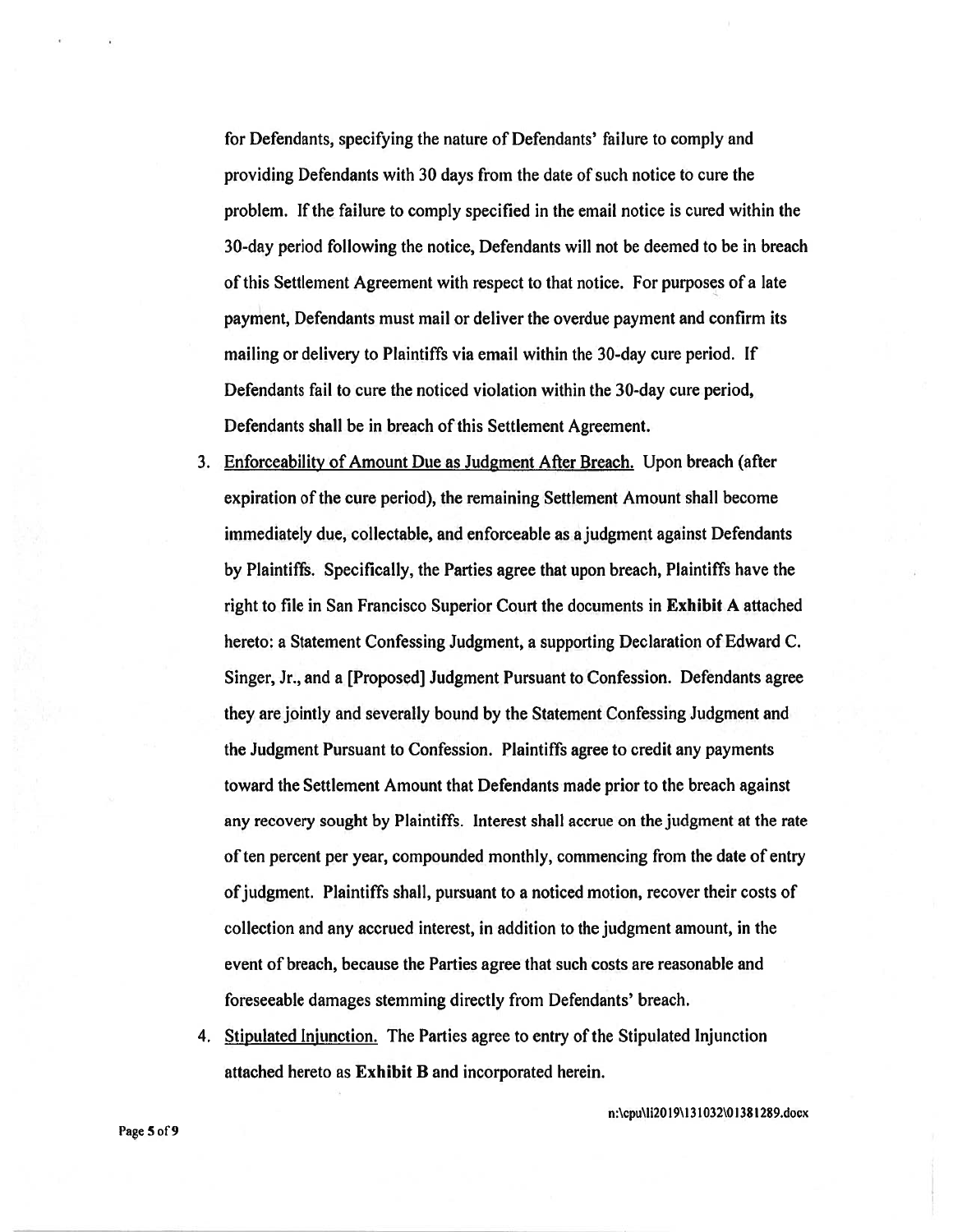- 5. Duty to Notify Changes to Properties, Corporation, Bankruptcy. Defendants shall notify Plaintiffs in the event of any encumbrance placed on the Properties after Defendants execute this Settlement Agreement. Defendants shall notify Plaintiffs in the event of <sup>a</sup> transfer of any interest in the Properties after Defendants execute this Settlement Agreement. Defendants shall notify Plaintiffs of any sale, transfer of interest, or change of corporate status (such as dissolution) regarding Defendant Lem-Ray. In the event one or more Defendants intends to file for bankruptcy, Defendants shall notify Plaintiffs before such filing. These duties to notify shall extend until Defendants pay the Settlement Amount in full. Notice shall be provided to Molly Alarcon, Deputy City Attorney, San Francisco City Attorney's Office, via email at molly.alarcon@sfcityatty.org and via mail at 1390 Market Street, 7th Floor, San Francisco, CA 94102, or to such other designee as Plaintiffs may later specify.
- 6. Duty to Notify Contact Information for Counsel. Defendants shall notify Plaintiffs if one of more Defendants retain different counsel with respec<sup>t</sup> to this Settlement Agreement or if counsel for Defendants changes email address, phone number, or business address. This duty to notify shall extend until Defendants pay the Settlement Amount in full. Notice shall be provided to Molly Alarcon, Deputy City Attorney, San Francisco City Attorney's Office, via email at molly.alarcon@sfcityatty.org and via mail at 1390 Market Street, 7th Floor, San Francisco, CA 94102, or to such other designee as Plaintiffs may later specify.
- 7. Additional Terms. The Parties also agree that:
	- a. In exchange for the full paymen<sup>t</sup> of the Settlement Amount by Defendants according to the terms specified in this Settlement Agreement, Plaintiffs agree to release Defendants of all claims asserted by Plaintiffs against Defendants in the complaint filed in San Francisco Superior Court on October 21, 2015 for the four-year period from October 21, 2011 through

n:\cpu\1i2019\1 31 O32\Ol381289.doc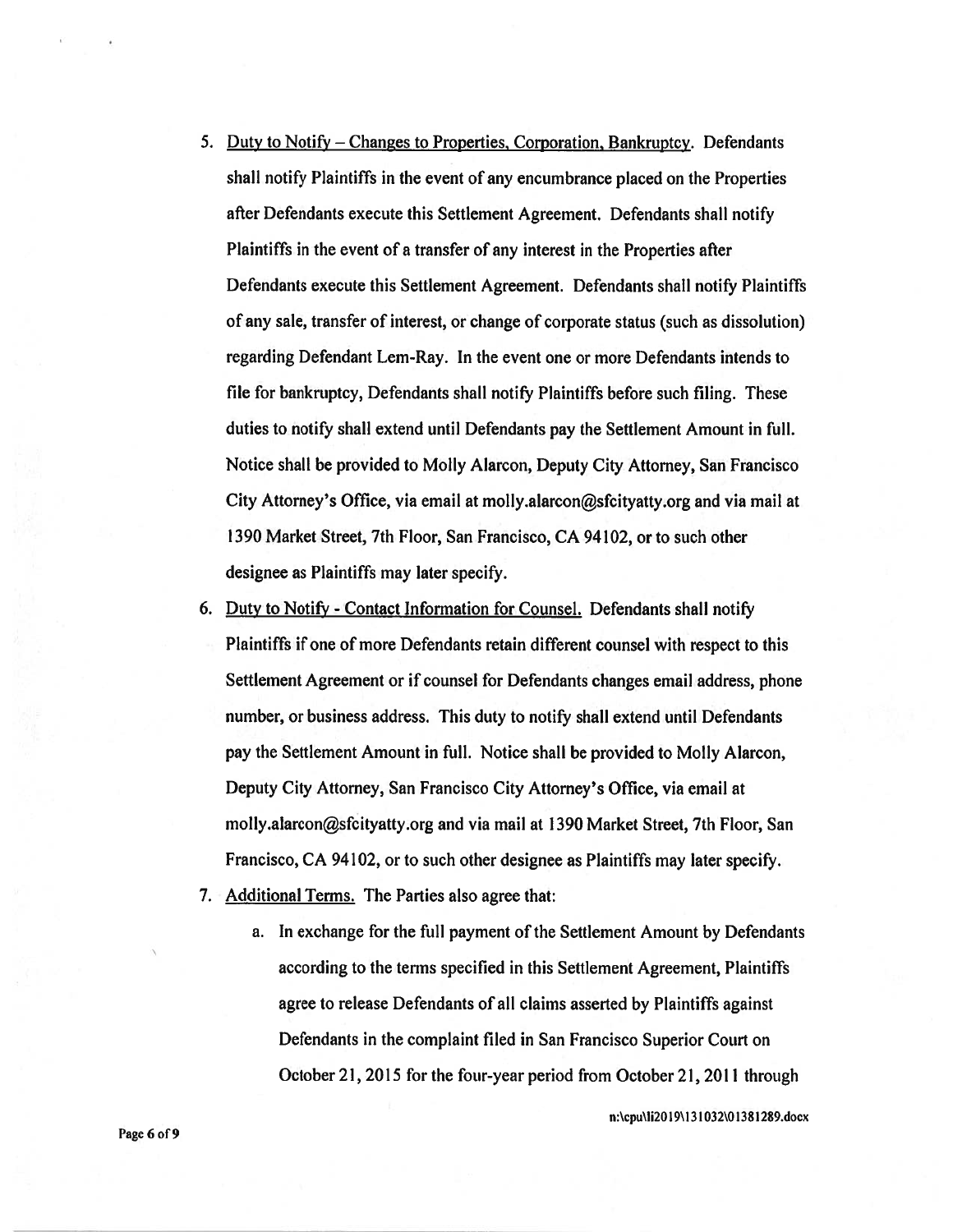October 21, <sup>2015</sup> (the "Claims"). Defendants likewise agree to release Plaintiffs from any causes of action, claims, counter-claims, and claims for attorney's fees and costs that Defendants could have brought against Plaintiffs related to the Claims.

- b. Defendants are jointly and severally liable for the Settlement Amount.
- c. This Settlement Agreement may be modified only through <sup>a</sup> writing signed by the Parties.
- d. This Settlement Agreement shall be governe<sup>d</sup> by the laws of the state of California.
- e. The Parties shall bear their own costs with respec<sup>t</sup> to the creation of this Settlement Agreement.
- f. The Parties have fully read the contents of this Settlement Agreement, have been advised of their rights to consult counsel of their choice regarding the meaning and effect of this Settlement Agreement, and have full, complete, and total comprehension of the provisions contained in this document and are in full agreemen<sup>t</sup> with each and every one of its terms.
- g. Any ambiguities are to be resolved in the same manner as would have been the case if this instrument had been jointly conceived and drafted. Headings to paragraphs reflect the Parties' intent.
- h. If any provision is found to be unenforceable by <sup>a</sup> court, then the remaining provisions shall remain valid and enforceable.
- i. The San Francisco Superior Court shall have jurisdiction to enforce this agreement and resolve any disputes arising out of this Settlement Agreement, and shall be the proper venue.
- j. Nothing in this Settlement Agreement prevents Plaintiffs from enforcing this Settlement Agreement through any appropriate enforcement actions, including filing <sup>a</sup> motion to enforce or <sup>a</sup> separate lawsuit, and in doing so,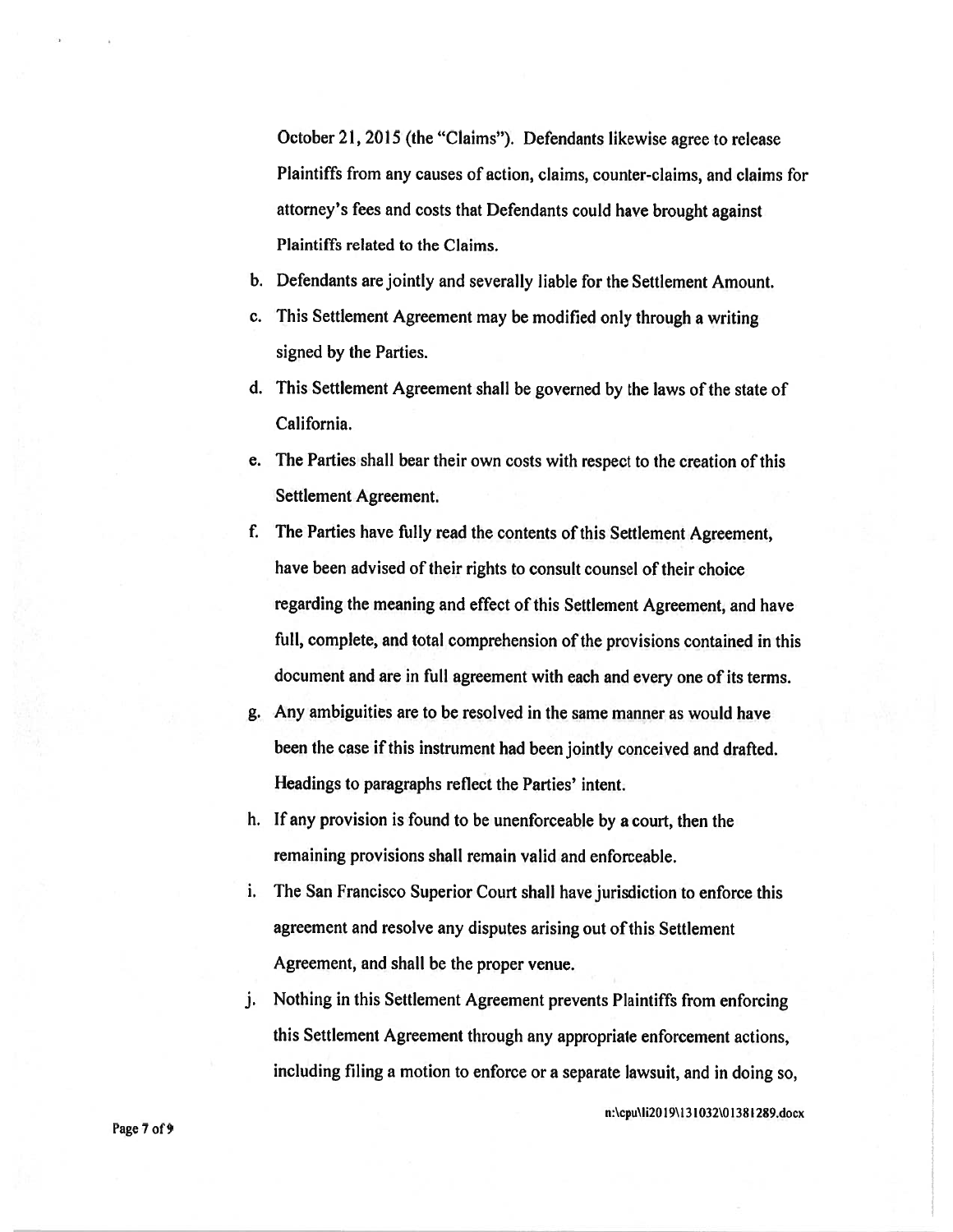Plaintiffs can collect their reasonable attorneys' fees, costs, and any interest on the unpaid portion of the Settlement Amount, as applicable.

- k. This Settlement Agreement is binding and enforceable on the Parties, the heirs, personal representatives, successors, and assigns of the Parties and inure to the benefit of the Parties and their heirs, successors, and assigns.
- I. In the event Defendant Lem-Ray winds down, ceases operations, or otherwise phases out the Lem-Ray LLC entity, the unpaid portion of the Settlement Amount shall become immediately due and Defendant shall ensure that such amount is paid before such wind down, cessation, or <sup>p</sup>hase-out is final. The same 30-day notice and cure period as described in Paragraph 2 shall apply in the event of the scenario described in this subparagraph.
- m. Each of the Parties to this Settlement Agreement represents and warrants that they have the right and authority to execute this Settlement Agreement.
- n. This Settlement Agreement may be signed in counterparts, each of which shall constitute an original document. <sup>A</sup> duplicate signature shall have the same force and effect as an original signature.

Executed in San Francisco, California.

For the CITY AND COUNTY OF SAN FRANCISCO and the PEOPLE OF THE STATE OF CALIFORNIA:

Dated:  $\bigcirc$   $\bigcirc$   $\bigcap$   $\bigcirc$   $\bigcirc$   $\bigcirc$   $\bigcirc$   $\bigcirc$   $\bigcirc$   $\bigcirc$   $\bigcirc$   $\bigcirc$   $\bigcirc$   $\bigcirc$   $\bigcirc$   $\bigcirc$   $\bigcirc$   $\bigcirc$   $\bigcirc$   $\bigcirc$   $\bigcirc$   $\bigcirc$   $\bigcirc$   $\bigcirc$   $\bigcirc$   $\bigcirc$   $\bigcirc$   $\bigcirc$   $\bigcirc$   $\bigcirc$   $\bigcirc$   $\bigcirc$   $\bigcirc$   $\bigcirc$   $\bigcirc$   $\bigcirc$ 

By:  $1/\sqrt{2}$ 

RONALD P. FLYNN Chief Deputy City Attorney

n:\cpu\1i20 19\ 131 032\O 1381 289.docx

Page 8 of 9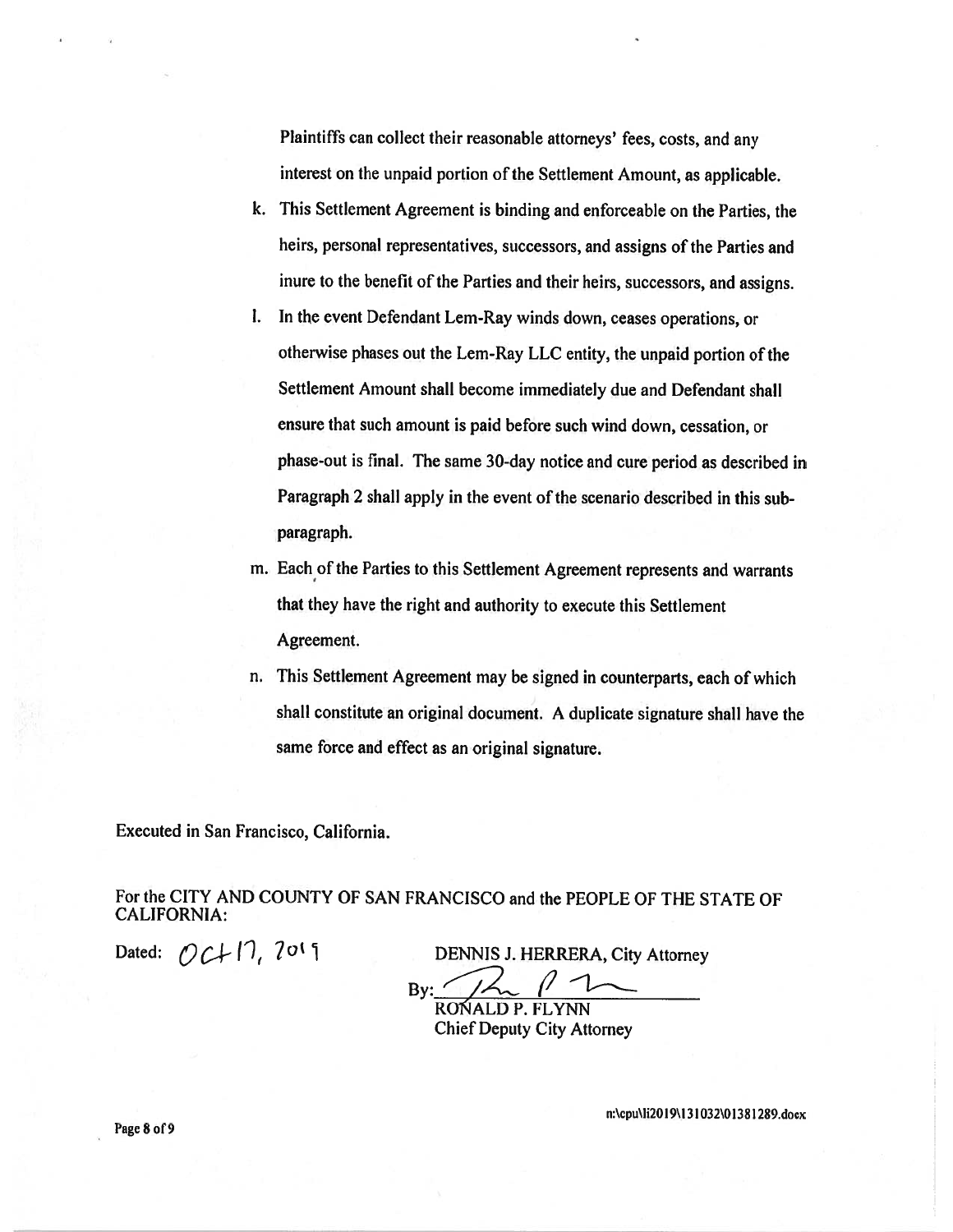# For CHUCK M. POST, INDIVIDUALLY AND D/B/A APARTMENTSINSF.COM and LEM-RAY PROPERTIES I DE, LLC:

Dated:

**CHUCK M. POST** 

Dated:

IDeLLC

 $\overline{\text{LLC}}$ **OPERTIES** 

Approved as to Form: Dated:

 $\frac{q}{2411}$ 

Dated:

10/10/249<br>10/16/2019

MOLLY ALARCON **Counsel** for Plaintiffs

EDWARD C. SINGER, JR.<br>Counsel for Ostendants

n: cpulli2019\131032\01381289.docx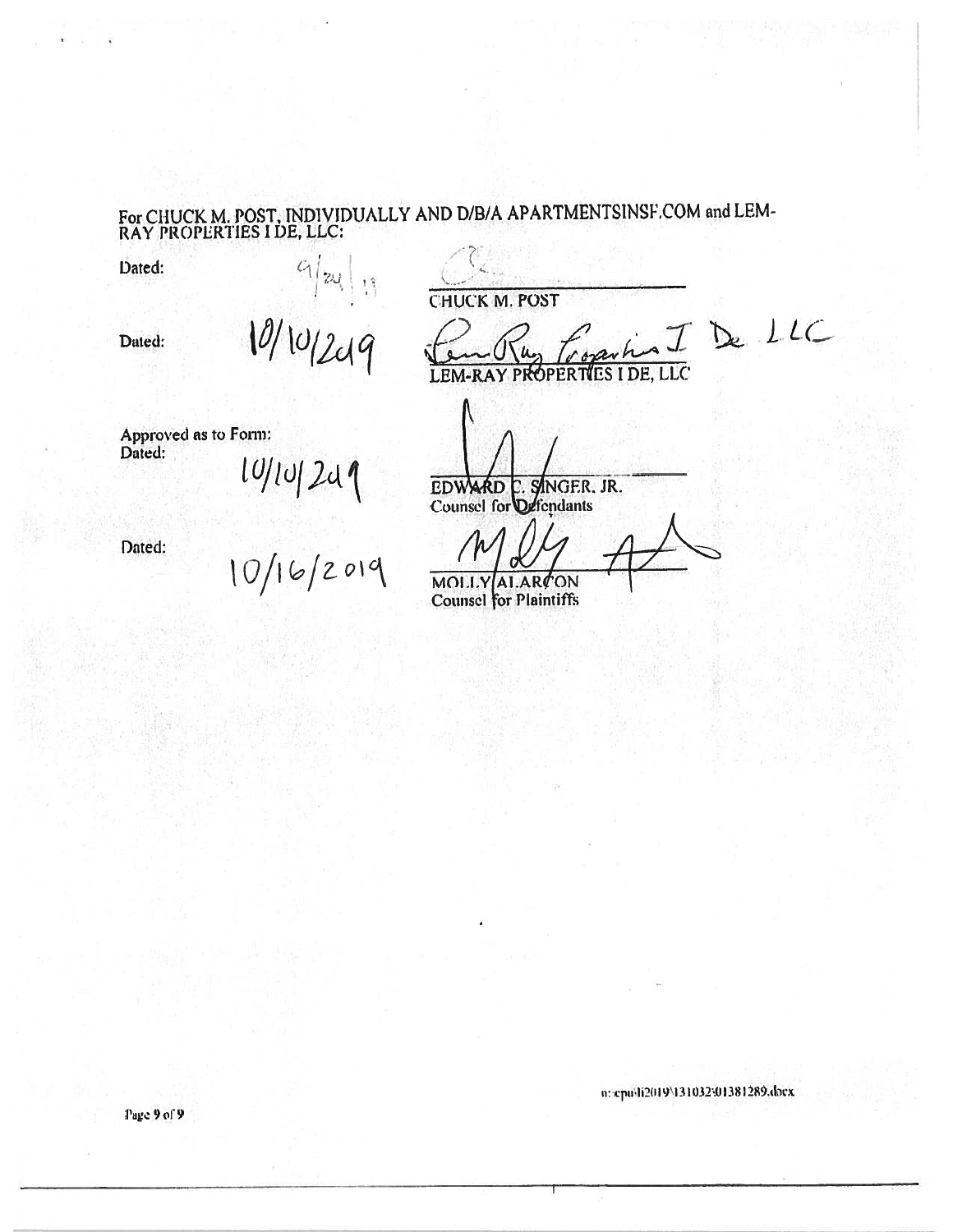#### For CHUCK M. POST, INDIVIDUALLY AND D/B/A APARTMENTSINSF.COM and LEM RAY PROPERTIES I DE, LLC:

Dated:

 $q$   $|z_4|$   $|1$ 

CHUCK M. POST

Dated:

## LEM-RAY PROPERTIES I DE, LLC

Approved as to Form: Dated:

Dated:

10/16/2019

EDWARD C. SINGER, JR Counsel for Defendants

MOLLY ALARCØN Counsel for Plaintiffs

n:\cpu\ii2019\13 1032\01381289.docx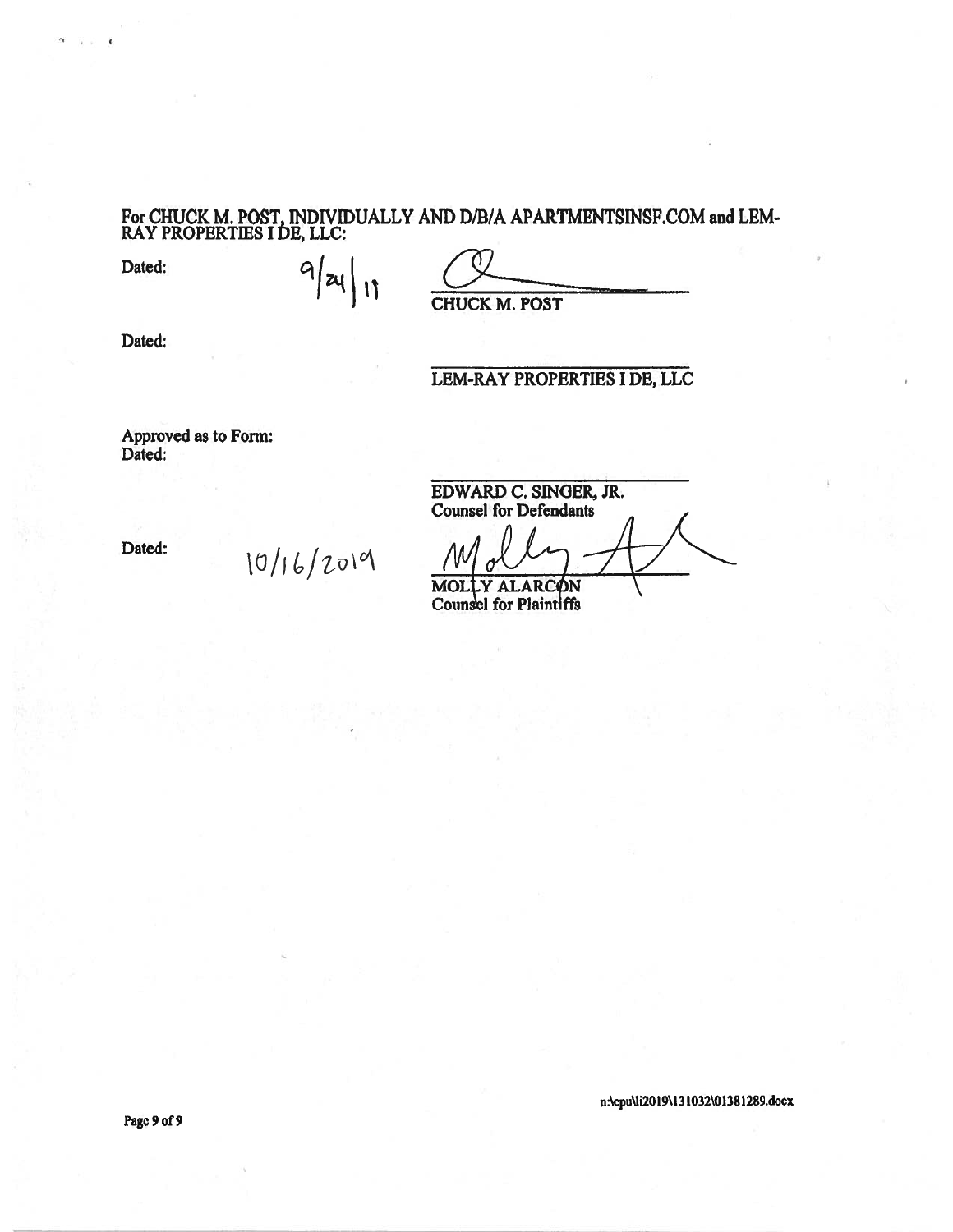| 1  | DENNIS J. HERRERA, State Bar #139669                                                                      |                                        |  |
|----|-----------------------------------------------------------------------------------------------------------|----------------------------------------|--|
|    | <b>City Attorney</b>                                                                                      |                                        |  |
| 2  | YVONNE R. MERÉ, State Bar #173594<br>Chief of Complex & Affirmative Litigation                            |                                        |  |
| 3  | BRADLEY A. RUSSI, State Bar #256993<br>SARA J. EISENBERG, State Bar #269303                               |                                        |  |
| 4  | MOLLY J. ALARCON, State Bar #315244                                                                       |                                        |  |
| 5  | <b>Deputy City Attorneys</b><br>1390 Market Street, 6th Floor                                             |                                        |  |
| 6  | San Francisco, California 94102-5408<br>Telephone:<br>$(415)$ 554-3857                                    |                                        |  |
| 7  | Facsimile: (415) 437-4644<br>E-Mail:<br>molly.alarcon@sfcityatty.org                                      |                                        |  |
| 8  | <b>Attorneys for Plaintiffs</b>                                                                           |                                        |  |
| 9  | CITY AND COUNTY OF SAN FRANCISCO AND<br>PEOPLE OF THE STATE OF CALIFORNIA                                 |                                        |  |
| 10 | SUPERIOR COURT OF THE STATE OF CALIFORNIA                                                                 |                                        |  |
| 11 | <b>COUNTY OF SAN FRANCISCO</b>                                                                            |                                        |  |
| 12 | UNLIMITED JURISDICTION                                                                                    |                                        |  |
| 13 | CITY AND COUNTY OF SAN<br>FRANCISCO, a Municipal Corporation, and                                         | Case No. CGC-15-548551                 |  |
| 14 | the PEOPLE OF THE STATE OF<br>CALIFORNIA, by and through DENNIS J.                                        | Date Action Filed:<br>October 21, 2015 |  |
| 15 | HERRERA, City Attorney for the City and<br>County of San Francisco,                                       |                                        |  |
| 16 | Plaintiffs,                                                                                               |                                        |  |
| 17 |                                                                                                           | STATEMENT CONFESSING JUDGMENT          |  |
| 18 | VS.                                                                                                       |                                        |  |
| 19 | CHUCK M. POST, individually and d/b/a<br>APARTMENTSINSF.COM: LEM-RAY<br>PROPERTIES I DE, LLC; and DOE ONE |                                        |  |
| 20 | through DOE FIFTY,                                                                                        |                                        |  |
| 21 | Defendants.                                                                                               |                                        |  |
| 22 |                                                                                                           |                                        |  |
| 23 | Defendants CHUCK M. POST, individually and d/b/a APARTMENTSINSF.COM ("Post")                              |                                        |  |
| 24 | and LEM-RAY PROPERTIES I DE, LLC ("Lem-Ray") hereby confess judgment in the above-entitled                |                                        |  |
| 25 | cause in favor of Plaintiffs CITY AND COUNTY OF SAN FRANCISCO, a Municipal Corporation,                   |                                        |  |
| 26 | and the PEOPLE OF THE STATE OF CALIFORNIA, by and through DENNIS J. HERRERA, City                         |                                        |  |
| 27 | Attorney for the City and County of San Francisco, in the sum of two-hundred forty-five thousand          |                                        |  |
| 28 |                                                                                                           |                                        |  |
|    | Statement Confessing Judgment, Case No. CGC-15-548551                                                     | n:\cpu\li2015\131032\01378634.doc      |  |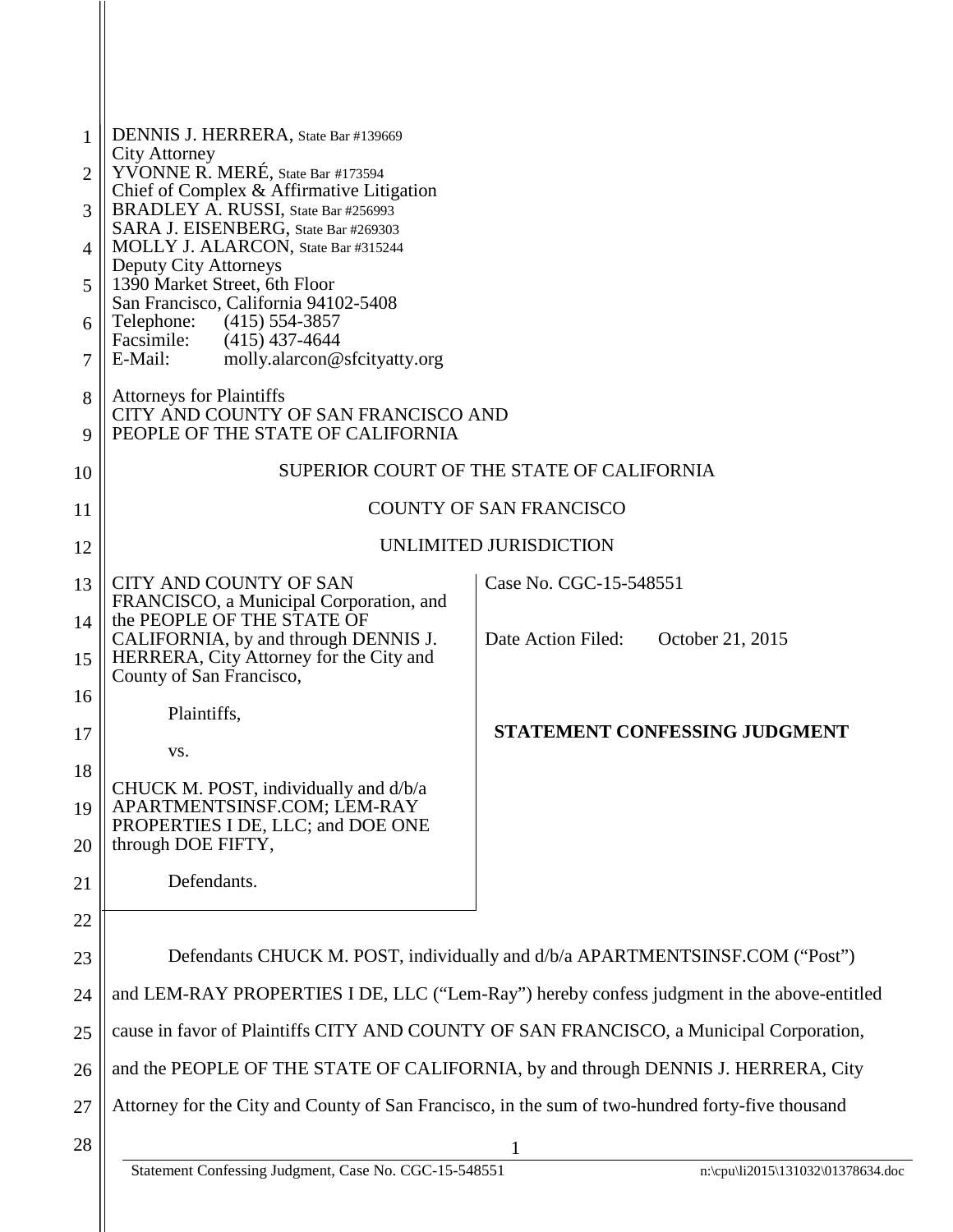dollars (\$245,000) (the "Settlement Amount") and authorize entry of judgment against them in that sum, less any amount Defendants have paid Plaintiffs toward this settlement.

Defendants confess a debt justly due and arising from the following facts:

Plaintiff City and County of San Francisco is a municipal corporation organized and existing under and by virtue of the laws of the State of California, and is a city and county.

Plaintiff the People of the State of California, by and through San Francisco City Attorney Dennis J. Herrera, has authority to pursue claims for unfair and unlawful business practices pursuant to California Business and Professions Code Section 17200 *et seq.*

Defendant Chuck Post d/b/a ApartmentsInSf.com ("Chuck Post") is a real estate broker licensed by the California Department of Real Estate (License # 01421132), with his principal office in San Francisco, California. At times relevant to this Settlement Agreement, he was and is the agent of Defendant Lem-Ray.

Defendant Lem-Ray Properties I DE, LLC ("Lem-Ray") is a Delaware Limited Liability Company that owns several apartment buildings in San Francisco, including the buildings commonly known as 81 Ninth Street and 935 Geary Street (the "Properties").

16 17 18 19 20 21 22 23 24 25 San Francisco ("the City") has one of the tightest and most expensive rental housing markets in the country. Over the past few decades, the City has become increasingly unaffordable and inaccessible for many long-time residents and low-wage working families. The City has enacted a number of measures aimed at making it easier for low-income residents to find and keep housing. Section 3304 of the San Francisco Police Code ("section 3304") bars landlords and their agents from refusing to rent to recipients of government-sponsored rental assistance—like Section 8 vouchers simply because they intend to utilize such vouchers. Section 3304 also prohibits posting advertisements stating such a policy. During the four-year period preceding October 21, 2015, Defendants refused to accept Section 8 vouchers as rental payment at the Properties, and posted advertisements stating such policy for rental units at the Properties.

26 27 On October 21, 2015, Plaintiffs filed a complaint in San Francisco Superior Court with three main causes of action: (1) unfair and unlawful business practices under the UCL, (2) violations of

2

28

1

2

3

4

5

6

7

8

9

10

11

12

13

14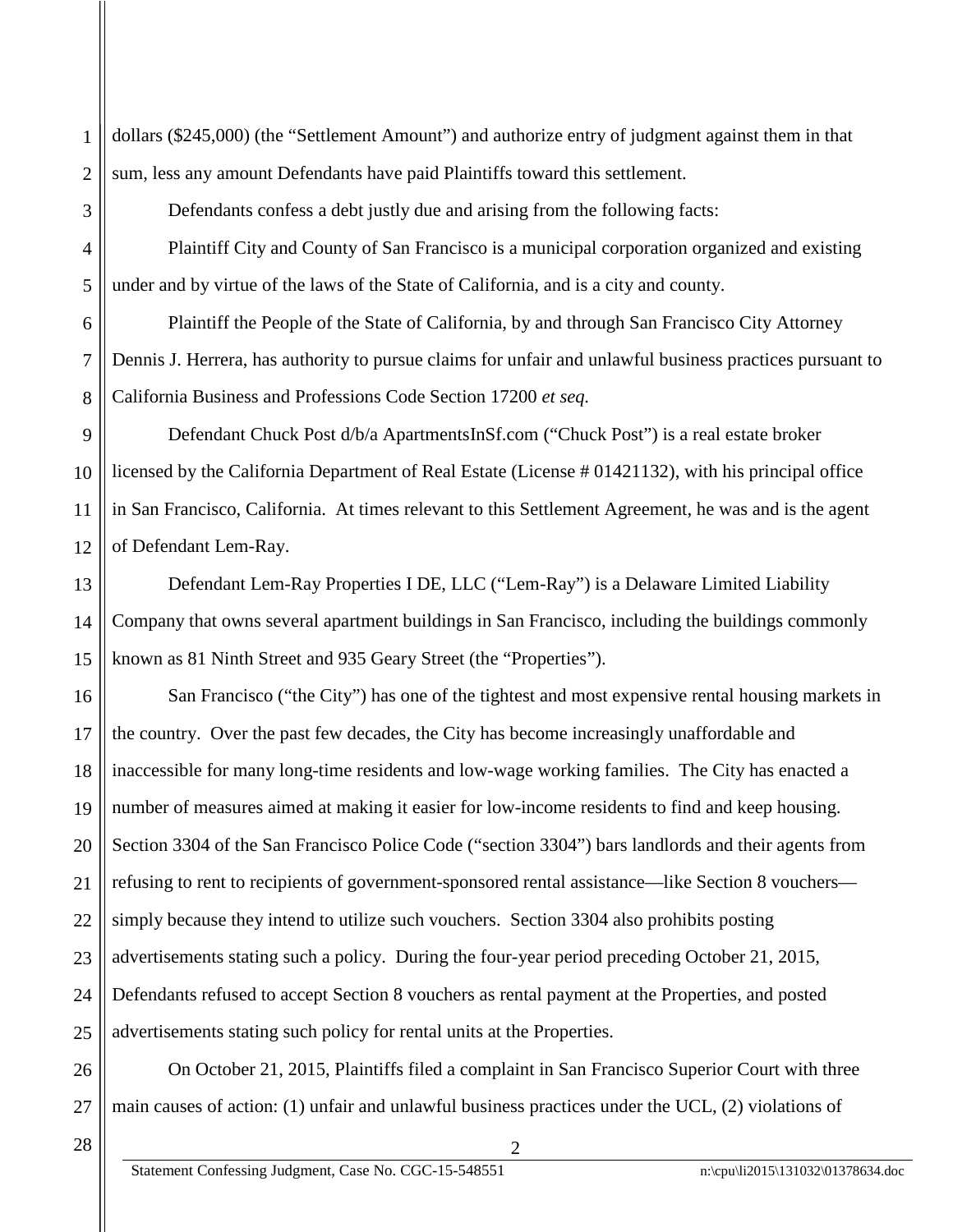1 2 3 section 3304 of the Police Code, and (3) a claim against Defendant Lem-Ray Properties for violating the terms of a 2011 stipulated injunction enjoining Lem-Ray from operating its properties in violation of the UCL or other state or local laws.

On February 24, 2016, Defendants filed a demurrer, arguing that Plaintiffs' claims fail because section 3304 of the Police Code is preempted by the Fair Housing and Employment Act. The Court overruled the demurrer on March 22, 2016, rejecting Defendants' preemption defense. Thereafter, Plaintiffs filed a motion for a preliminary injunction.

On May 20, 2016, the Court granted Plaintiffs' motion and entered a preliminary injunction, finding that Plaintiffs would likely prevail on the merits of their claims, that the injunction is necessary to prevent irreparable harm resulting from Defendants' violation of the law, and enjoining Defendants from "interrupting, terminating, or failing or refusing to initiate or conduct any transaction in real property, including but not limited to the rental thereof, wholly or in part because an individual intends to utilize a Section 8 voucher." On July 20, 2016, Defendants appealed the order granting the preliminary injunction (the "PI Order").

On September 28, 2016, the Superior Court stayed the trial proceedings pending resolution of Defendants' appeal from the PI Order. The Court of Appeal held that "[t]he challenged provision of Section 3304 is not preempted by implication or by contradiction," and that "[i]t remains fully in force." Defendants filed a petition for review with the California Supreme Court, which was denied on July 11, 2018. The Court of Appeal issued the remittitur on July 19, 2018.

The parties extended the trial date to October 21, 2019 to accommodate their first attempt at mediation on January 18, 2019. That mediation did not result in settlement. On February 14, 2019, Lem-Ray filed a Motion for Summary Adjudication, arguing that the 2011 stipulated injunction did not allow Plaintiffs to enforce the terms of the injunction in a separate civil action and instead required Plaintiffs to file a motion in the original case to pursue any alleged violations. On May 29, 2019, the Court, Superior Court Judge Charles F. Haines, denied Defendants' motion, allowing Plaintiffs' cause of action based on the stipulated injunction to proceed.

3

4

5

6

7

8

9

10

11

12

13

14

15

16

17

18

19

20

21

22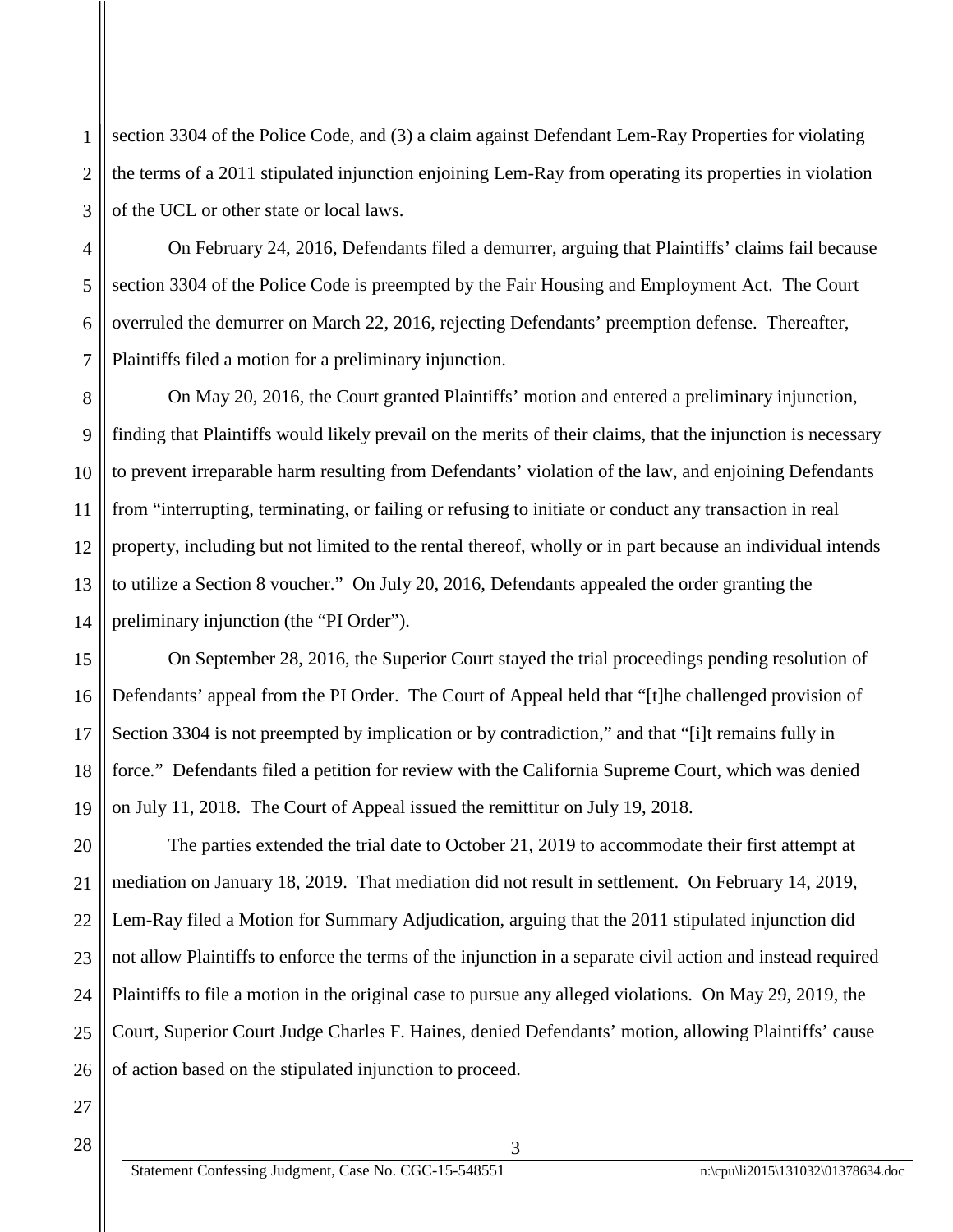1 2 3 Plaintiffs and Defendants ("the Parties") returned to mediation on July 23, 2019. The Parties reached a settlement and memorialized its terms in a Settlement Agreement, a true and correct copy of which is submitted as Exhibit 1.

In the Settlement Agreement, Defendants agreed to pay the Settlement Amount of \$245,000 to the City and County of San Francisco as follows:

4

5

6

7

8

• Immediately upon execution of the Settlement Agreement: \$25,000.

- In 36 monthly installments of \$2,500, commencing on October 1, 2019: \$90,000.
- On October 1, 2022: \$130,000.

9 10 11 12 13 14 15 The Parties also agreed that after a 30-day notice and cure period, if Defendants breach their obligations under the Settlement Agreement regarding payments toward the Settlement Amount, Plaintiffs shall file this Confession of Judgment in San Francisco Superior Court and record a judgment against Defendants for the entire outstanding amount, and that Defendants shall be bound by this judgment jointly and severally. The Parties also agreed that in the event of such breach, interest would accrue pursuant to the terms of the Settlement Agreement, and that Defendants would be responsible for reimbursing Plaintiffs' costs of collection.

16 17 18 Plaintiffs file this Statement Confessing Judgment because Defendants have failed to comply with the Settlement Agreement terms regarding payments toward the Settlement Amount. Plaintiffs retain their right to retrieve any remaining amount in any other manner under law.

19 20 The Parties specifically request that the Court enter judgment in accordance with Defendants' confession and the Settlement Agreement.

4

21 22 ///

///

///

///

///

///

23 24

25 ///

26 27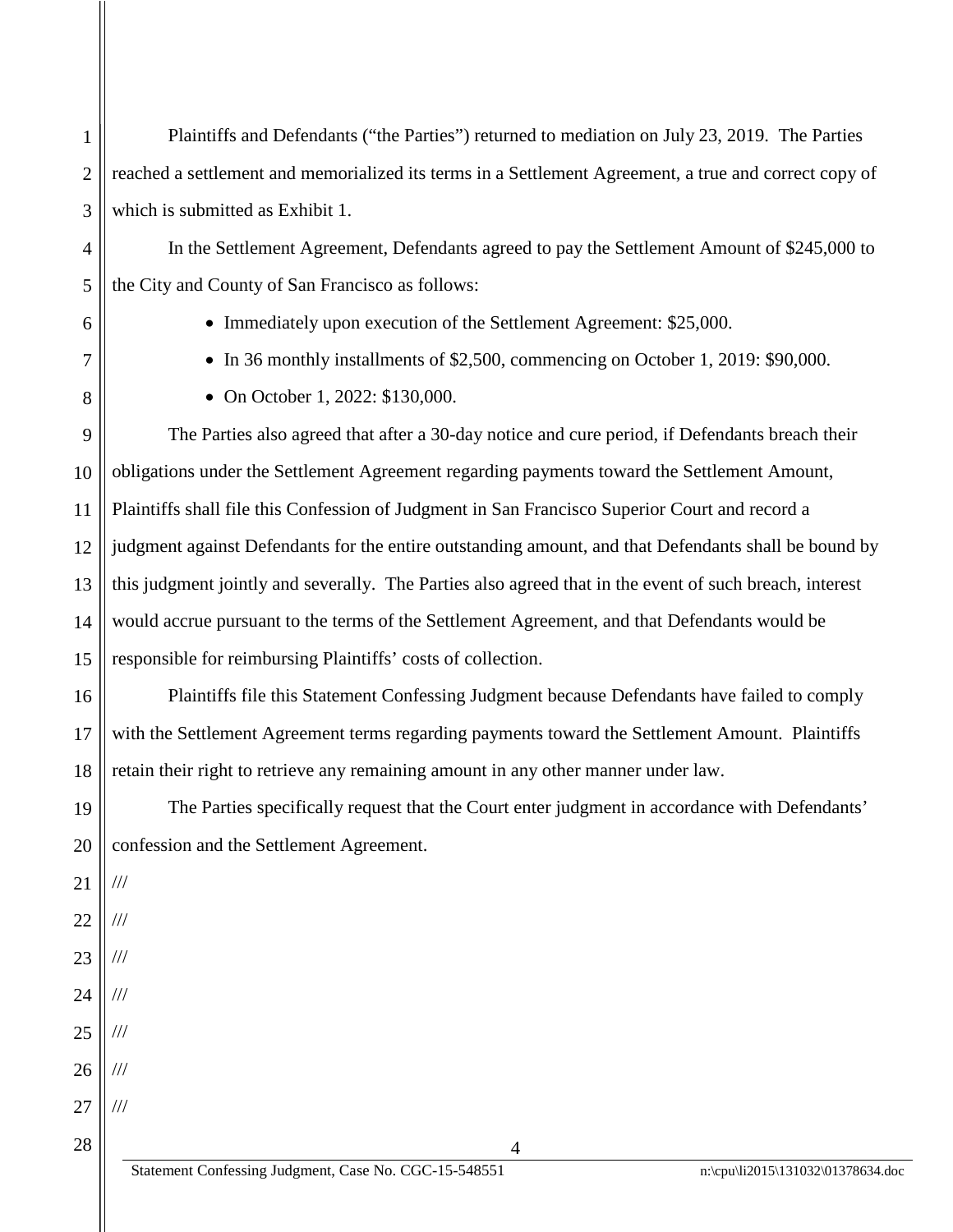| 1              | Respectfully Submitted,                               |                                                                                                    |                                   |
|----------------|-------------------------------------------------------|----------------------------------------------------------------------------------------------------|-----------------------------------|
| $\overline{c}$ |                                                       |                                                                                                    |                                   |
| 3              | Dated: 10/25/2019                                     |                                                                                                    |                                   |
| 4              |                                                       | EDWARD C. SINGER, JR.                                                                              |                                   |
| 5              |                                                       | <b>Attorney for Defendants</b><br>CHUCK M. POST, individually and d/b/a                            |                                   |
| 6              |                                                       | APARTMENTSINSF.COM;<br>LEM-RAY PROPERTIES I DE, LLC                                                |                                   |
| $\overline{7}$ | Dated:                                                |                                                                                                    |                                   |
| 8              |                                                       |                                                                                                    |                                   |
| 9              |                                                       | DENNIS J. HERRERA<br>City Attorney<br>YVONNE R. MERÉ                                               |                                   |
| 10             |                                                       | Chief of Complex & Affirmative Litigation<br><b>BRADLEY A. RUSSI</b>                               |                                   |
| 11             |                                                       | <b>SARA J. EISENBERG</b><br>MOLLY J. ALARCON                                                       |                                   |
| 12             |                                                       | Attorneys for Plaintiffs                                                                           |                                   |
| 13             |                                                       | CITY AND COUNTY OF SAN FRANCISCO, a<br>Municipal Corporation, and the PEOPLE OF THE                |                                   |
| 14             |                                                       | STATE OF CALIFORNIA, by and through DENNIS J.<br>HERRERA, City Attorney for the City and County of |                                   |
| 15<br>16       |                                                       | San Francisco                                                                                      |                                   |
| 17             |                                                       |                                                                                                    |                                   |
| 18             |                                                       |                                                                                                    |                                   |
| 19             |                                                       |                                                                                                    |                                   |
| 20             |                                                       |                                                                                                    |                                   |
| 21             |                                                       |                                                                                                    |                                   |
| 22             |                                                       |                                                                                                    |                                   |
| 23             |                                                       |                                                                                                    |                                   |
| 24             |                                                       |                                                                                                    |                                   |
| 25             |                                                       |                                                                                                    |                                   |
| 26             |                                                       |                                                                                                    |                                   |
| 27             |                                                       |                                                                                                    |                                   |
| 28             |                                                       | 5                                                                                                  |                                   |
|                | Statement Confessing Judgment, Case No. CGC-15-548551 |                                                                                                    | n:\cpu\li2015\131032\01378634.doc |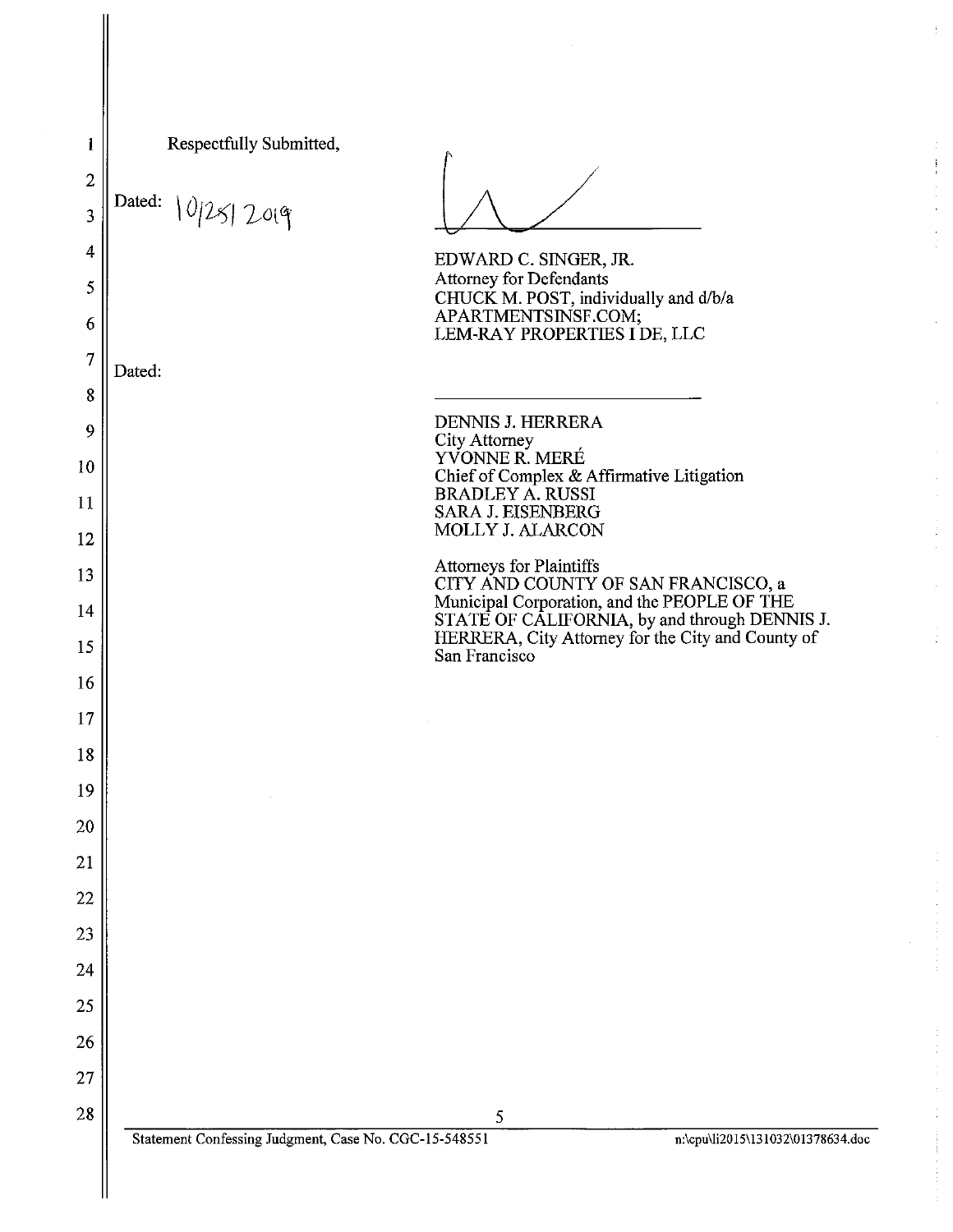| 1  | DENNIS J. HERRERA, State Bar #139669                                                            |                                                                 |  |
|----|-------------------------------------------------------------------------------------------------|-----------------------------------------------------------------|--|
| 2  | <b>City Attorney</b><br>YVONNE R. MERE, State Bar #173594                                       |                                                                 |  |
| 3  | Chief of Complex & Affirmative Litigation<br>BRADLEY A. RUSSI, State Bar #256993                |                                                                 |  |
| 4  | SARA J. EISENBERG, State Bar #269303<br>MOLLY J. ALARCON, State Bar #315244                     |                                                                 |  |
| 5  | <b>Deputy City Attorneys</b><br>1390 Market Street, 6th Floor                                   |                                                                 |  |
| 6  | San Francisco, California 94102-5408<br>Telephone:<br>$(415)$ 554-3857                          |                                                                 |  |
| 7  | Facsimile:<br>$(415)$ 437-4644<br>molly.alarcon@sfcityatty.org<br>E-Mail:                       |                                                                 |  |
| 8  | <b>Attorneys for Plaintiffs</b>                                                                 |                                                                 |  |
| 9  | CITY AND COUNTY OF SAN FRANCISCO AND<br>PEOPLE OF THE STATE OF CALIFORNIA                       |                                                                 |  |
| 10 | SUPERIOR COURT OF THE STATE OF CALIFORNIA                                                       |                                                                 |  |
| 11 | <b>COUNTY OF SAN FRANCISCO</b>                                                                  |                                                                 |  |
| 12 | UNLIMITED JURISDICTION                                                                          |                                                                 |  |
| 13 | CITY AND COUNTY OF SAN<br>FRANCISCO, a Municipal Corporation, and                               | Case No. CGC-15-548551                                          |  |
| 14 | the PEOPLE OF THE STATE OF<br>CALIFORNIA, by and through DENNIS J.                              | Date Action Filed:<br>October 21, 2015                          |  |
| 15 | HERRERA, City Attorney for the City and<br>County of San Francisco,                             |                                                                 |  |
| 16 | Plaintiffs,                                                                                     |                                                                 |  |
| 17 | VS.                                                                                             | DECLARATION OF EDWARD C. SINGER,<br>JR. IN SUPPORT OF STATEMENT |  |
| 18 | CHUCK M. POST, individually and d/b/a                                                           | <b>CONFESSING JUDGMENT</b>                                      |  |
| 19 | APARTMENTSINSF.COM: LEM-RAY<br>PROPERTIES I DE, LLC; and DOE ONE                                |                                                                 |  |
| 20 | through DOE FIFTY,                                                                              |                                                                 |  |
| 21 | Defendants.                                                                                     |                                                                 |  |
| 22 |                                                                                                 |                                                                 |  |
| 23 | I, Edward C. Singer, Jr., declare:                                                              |                                                                 |  |
| 24 | I am an attorney at law duly admitted to practice before this Court, and the attorney of record |                                                                 |  |
| 25 | herein representing Defendants CHUCK M. POST, individually and d/b/a APARTMENTSINSF.COM         |                                                                 |  |
| 26 | ("Post") and LEM-RAY PROPERTIES I DE, LLC ("Lem-Ray"), the parties confessing judgment in       |                                                                 |  |
| 27 | the above entitled case.                                                                        |                                                                 |  |
| 28 |                                                                                                 |                                                                 |  |
|    | Singer Declaration ISO Statement Confessing Judgment, Case No. CGC-15-548551                    | n:\cpu\li2015\131032\01378992.doc                               |  |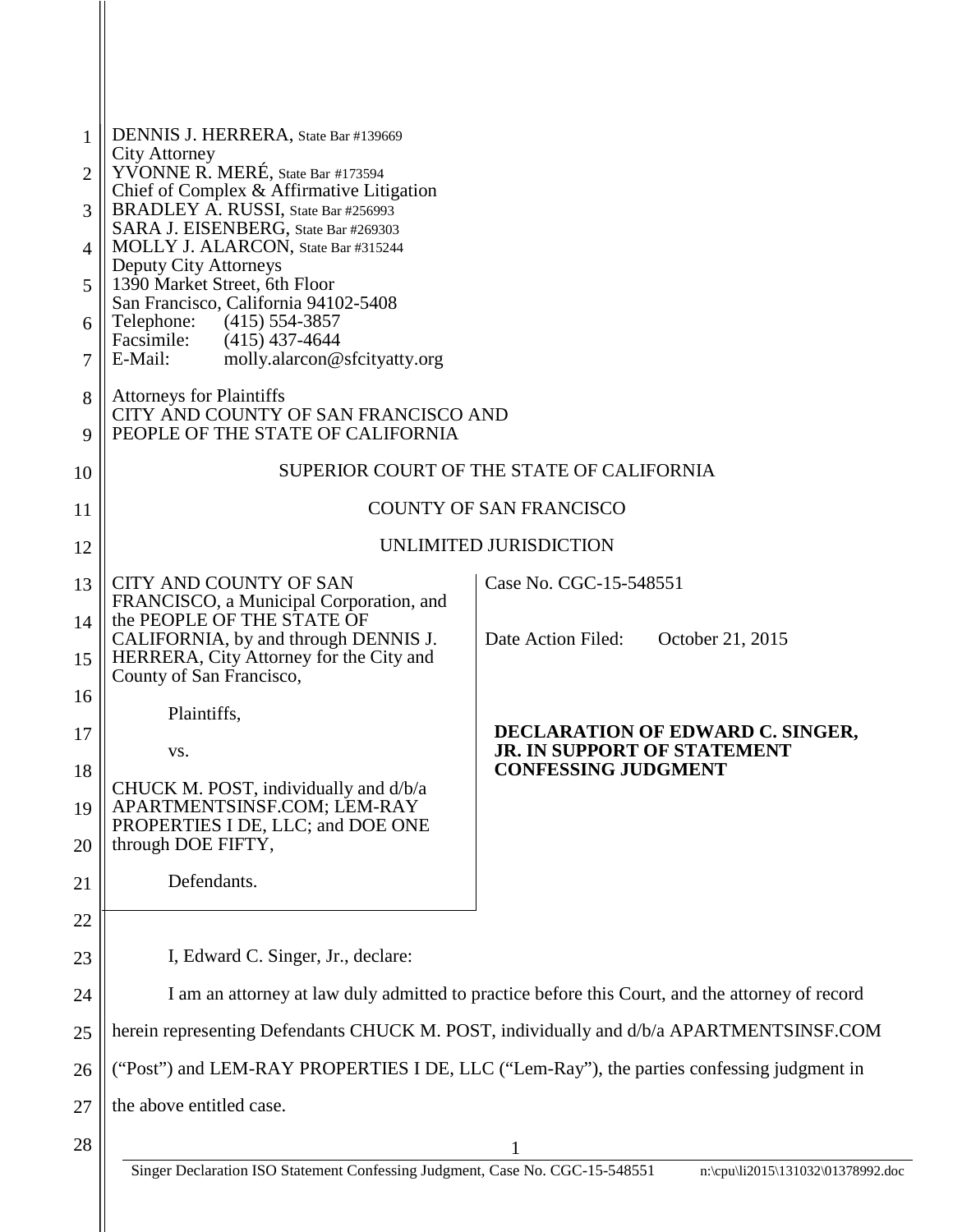| 1              | I have personal knowledge of the matters set forth below and, if called as a witness, could and                                                              |  |  |
|----------------|--------------------------------------------------------------------------------------------------------------------------------------------------------------|--|--|
| $\overline{2}$ | would testify truthfully thereto.                                                                                                                            |  |  |
| 3              | I have examined the Confession of Judgment and the [Proposed] Judgment Pursuant to                                                                           |  |  |
| 4              | Confession in this matter. I have advised Defendants with respect to the waiver of rights and defenses                                                       |  |  |
| 5              | under the confession of judgment procedure and the effects and consequences thereof. I have advised                                                          |  |  |
| 6              | Defendants to utilize the confession of judgment procedure.                                                                                                  |  |  |
| 7              | I declare under penalty of perjury under the laws of the State of California that the foregoing is                                                           |  |  |
| $\bf 8$        | true and correct. Executed this $\frac{1}{\sum_{i=1}^{n} \sum_{j=1}^{n} \frac{1}{j}}$ day of $\frac{1}{\sum_{i=1}^{n} \sum_{j=1}^{n} (x_i - x_j)^2}$ 2019 at |  |  |
| 9              | unlingame, California                                                                                                                                        |  |  |
| 10             |                                                                                                                                                              |  |  |
| 11             |                                                                                                                                                              |  |  |
| 12             | Edward C. Singer, Jr.                                                                                                                                        |  |  |
| 13             |                                                                                                                                                              |  |  |
| 14             |                                                                                                                                                              |  |  |
| 15             |                                                                                                                                                              |  |  |
| 16             |                                                                                                                                                              |  |  |
| 17             |                                                                                                                                                              |  |  |
| 18             |                                                                                                                                                              |  |  |
| 19             |                                                                                                                                                              |  |  |
| 20             |                                                                                                                                                              |  |  |
| 21             |                                                                                                                                                              |  |  |
| 22             |                                                                                                                                                              |  |  |
| 23             |                                                                                                                                                              |  |  |
| 24             |                                                                                                                                                              |  |  |
| 25             |                                                                                                                                                              |  |  |
| 26             |                                                                                                                                                              |  |  |
| 27             |                                                                                                                                                              |  |  |
| 28             | $\overline{c}$<br>Singer Declaration ISO Statement Confessing Judgment, Case No. CGC-15-548551<br>n:\cpu\li2015\131032\01378992.doc                          |  |  |
|                |                                                                                                                                                              |  |  |
|                |                                                                                                                                                              |  |  |

ŧ

 $\frac{1}{2}$ 

 $\frac{1}{2}$ 

ţ.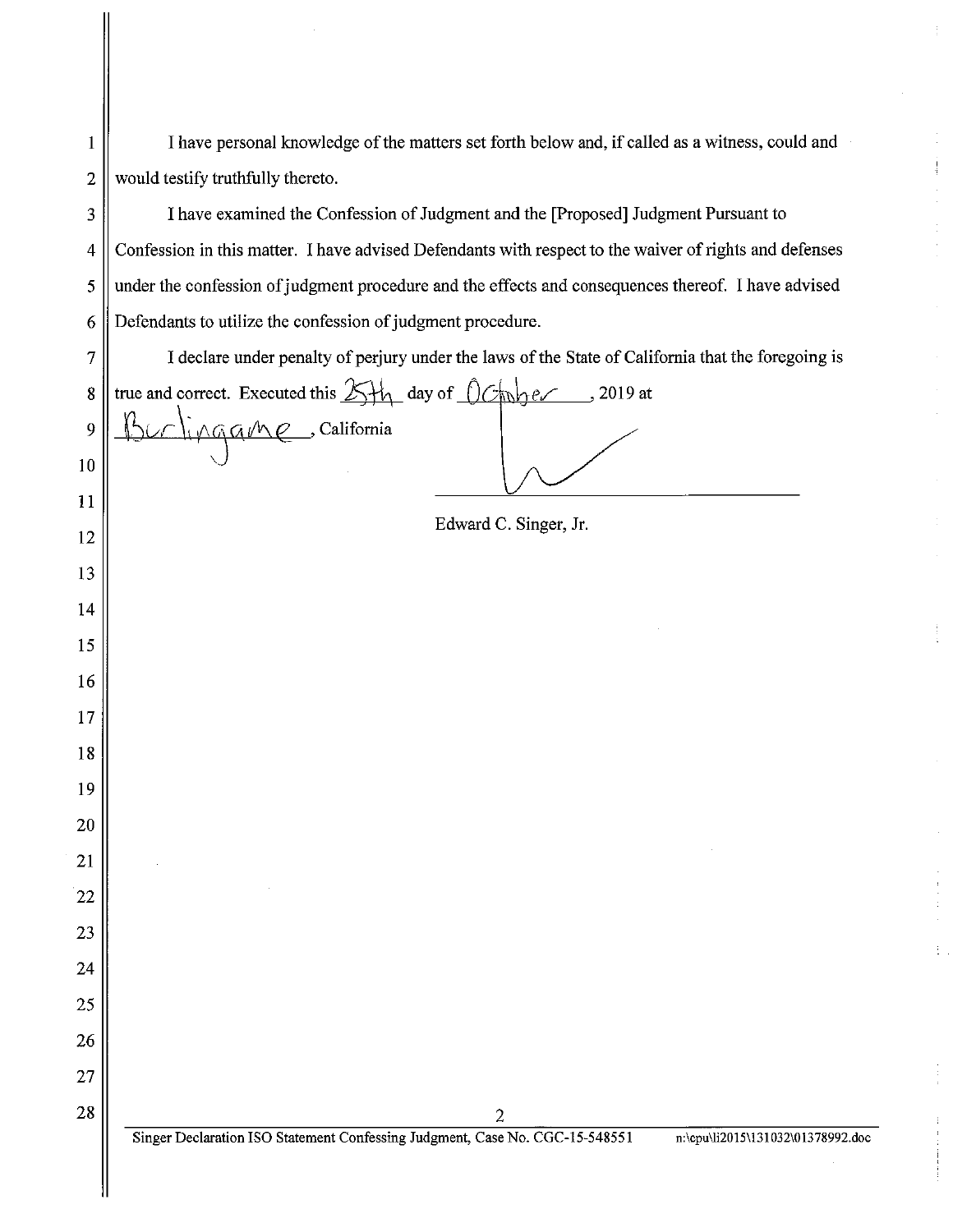| 1      | DENNIS J. HERRERA, State Bar #139669                                                                         |                                                      |  |
|--------|--------------------------------------------------------------------------------------------------------------|------------------------------------------------------|--|
| 2      | City Attorney<br>YVONNE R. MERÉ, State Bar #173594                                                           |                                                      |  |
| 3      | Chief of Complex & Affirmative Litigation<br>BRADLEY A. RUSSI, State Bar #256993                             |                                                      |  |
| 4      | SARA J. EISENBERG, State Bar #269303<br>MOLLY J. ALARCON, State Bar #315244                                  |                                                      |  |
| 5      | Deputy City Attorneys<br>1390 Market Street, 6th Floor                                                       |                                                      |  |
|        | San Francisco, California 94102-5408                                                                         |                                                      |  |
| 6      | Telephone: (415) 554-3857<br>Facsimile:<br>$(415)$ 437-4644<br>E-Mail:                                       |                                                      |  |
| 7      | molly.alarcon@sfcityatty.org                                                                                 |                                                      |  |
| 8<br>9 | <b>Attorneys for Plaintiffs</b><br>CITY AND COUNTY OF SAN FRANCISCO AND<br>PEOPLE OF THE STATE OF CALIFORNIA |                                                      |  |
| 10     | SUPERIOR COURT OF THE STATE OF CALIFORNIA                                                                    |                                                      |  |
| 11     | <b>COUNTY OF SAN FRANCISCO</b>                                                                               |                                                      |  |
| 12     | UNLIMITED JURISDICTION                                                                                       |                                                      |  |
| 13     | CITY AND COUNTY OF SAN                                                                                       | Case No. CGC-15-548551                               |  |
| 14     | FRANCISCO, a Municipal Corporation, and<br>the PEOPLE OF THE STATE OF                                        |                                                      |  |
| 15     | CALIFORNIA, by and through DENNIS J.<br>HERRERA, City Attorney for the City and<br>County of San Francisco,  | October 21, 2015<br>Date Action Filed:               |  |
| 16     | Plaintiffs,                                                                                                  |                                                      |  |
| 17     | VS.                                                                                                          | [PROPOSED] JUDGMENT PURSUANT TO<br><b>CONFESSION</b> |  |
| 18     | CHUCK M. POST, individually and d/b/a                                                                        |                                                      |  |
| 19     | APARTMENTSINSF.COM; LEM-RAY                                                                                  |                                                      |  |
| 20     | PROPERTIES I DE, LLC; and DOE ONE<br>through DOE FIFTY,                                                      |                                                      |  |
| 21     | Defendants.                                                                                                  |                                                      |  |
| 22     |                                                                                                              |                                                      |  |
| 23     |                                                                                                              |                                                      |  |
| 24     | SAN FRANCISCO, a Municipal Corporation, and the PEOPLE OF THE STATE OF CALIFORNIA,                           |                                                      |  |
| 25     | by and through DENNIS J. HERRERA, City Attorney for the City and County of San Francisco, filed              |                                                      |  |
| 26     | a Statement Confessing Judgment and two supporting declarations, after giving Defendants CHUCK               |                                                      |  |
| 27     | M. POST, individually and d/b/a APARTMENTSINSF.COM ("Post") and LEM-RAY PROPERTIES                           |                                                      |  |
| 28     |                                                                                                              | $\mathbf{1}$                                         |  |
|        | [Proposed] Judgment, Case No. CGC-15-548551                                                                  | n:\cpu\li2015\131032\01379001.doc                    |  |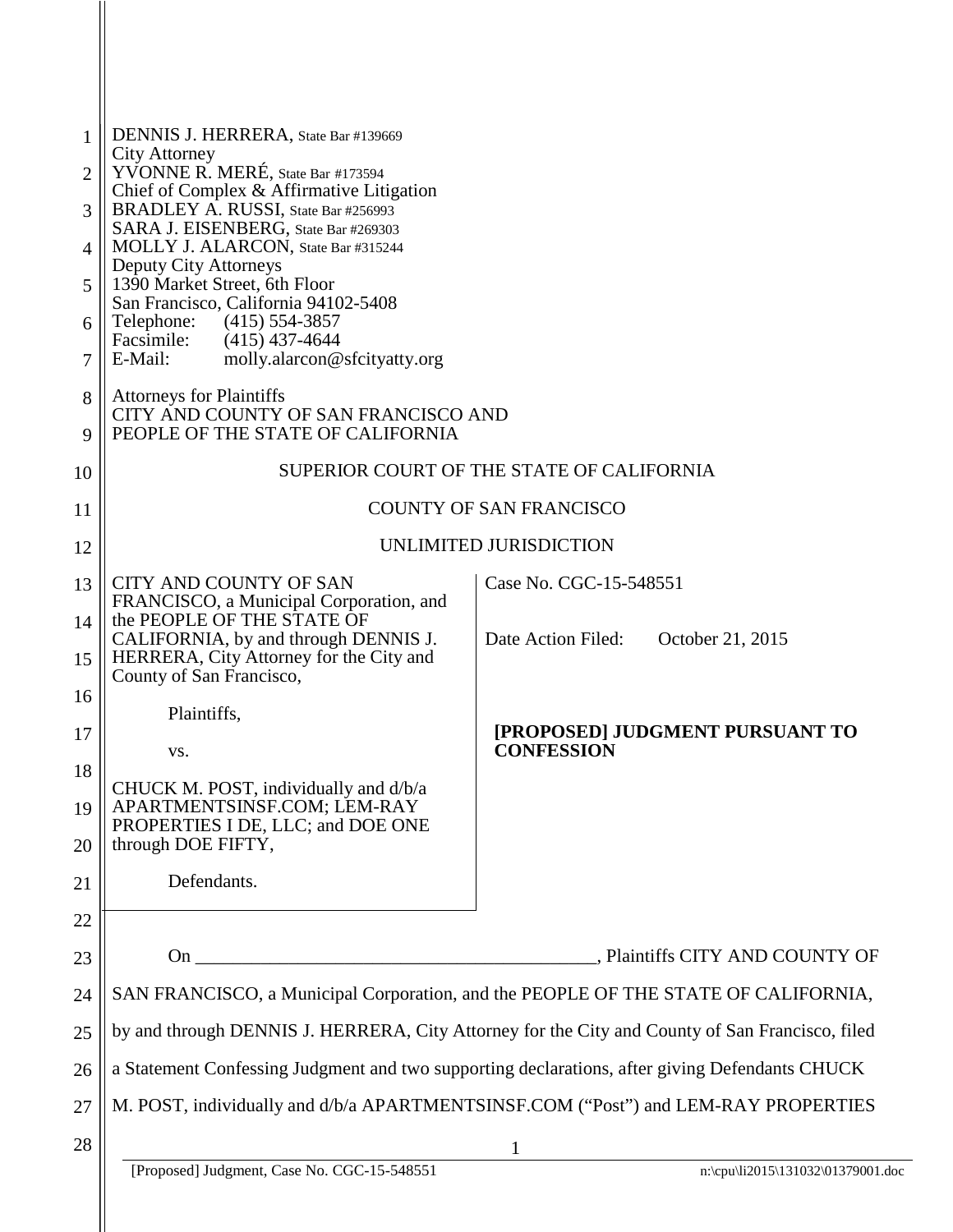| $\mathbf{1}$   | I DE, LLC ("Lem-Ray"), more than 30 days' notice, by email and First Class Mail, that Defendants                                                                                                                                                                                                                                                                                                              |  |  |
|----------------|---------------------------------------------------------------------------------------------------------------------------------------------------------------------------------------------------------------------------------------------------------------------------------------------------------------------------------------------------------------------------------------------------------------|--|--|
| $\overline{2}$ | had defaulted on their obligations under the Settlement Agreement signed by the Parties in this matter.                                                                                                                                                                                                                                                                                                       |  |  |
| 3              | Having reviewed the parties' submissions and good cause appearing therefor, the Court hereby                                                                                                                                                                                                                                                                                                                  |  |  |
| $\overline{4}$ | ORDERS AND ADJUDGES AS FOLLOWS:                                                                                                                                                                                                                                                                                                                                                                               |  |  |
| 5              | Pursuant to California Code of Civil Procedure section 1132(b), the Court hereby enters                                                                                                                                                                                                                                                                                                                       |  |  |
| 6              | Judgment for Plaintiffs, the CITY AND COUNTY OF SAN FRANCISCO, a Municipal Corporation,                                                                                                                                                                                                                                                                                                                       |  |  |
| 7              | and the PEOPLE OF THE STATE OF CALIFORNIA, by and through DENNIS J. HERRERA, City                                                                                                                                                                                                                                                                                                                             |  |  |
| 8              | Attorney for the City and County of San Francisco, against Defendants Post and Lem-Ray, and each of                                                                                                                                                                                                                                                                                                           |  |  |
| 9              | them, in the amount of $\frac{1}{\sqrt{1-\frac{1}{\sqrt{1-\frac{1}{\sqrt{1-\frac{1}{\sqrt{1-\frac{1}{\sqrt{1-\frac{1}{\sqrt{1-\frac{1}{\sqrt{1-\frac{1}{\sqrt{1-\frac{1}{\sqrt{1-\frac{1}{\sqrt{1-\frac{1}{\sqrt{1-\frac{1}{\sqrt{1-\frac{1}{\sqrt{1-\frac{1}{\sqrt{1-\frac{1}{\sqrt{1-\frac{1}{\sqrt{1-\frac{1}{\sqrt{1-\frac{1}{\sqrt{1-\frac{1}{\sqrt{1-\frac{1}{\sqrt{1-\frac{1}{\sqrt{1-\frac{1}{\sqrt{$ |  |  |
| 10             | Defendants shall be liable jointly and severally for satisfaction of this Judgment.                                                                                                                                                                                                                                                                                                                           |  |  |
| 11             | IT IS SO ORDERED.                                                                                                                                                                                                                                                                                                                                                                                             |  |  |
| 12             |                                                                                                                                                                                                                                                                                                                                                                                                               |  |  |
| 13             |                                                                                                                                                                                                                                                                                                                                                                                                               |  |  |
| 14             | Dated:                                                                                                                                                                                                                                                                                                                                                                                                        |  |  |
| 15             |                                                                                                                                                                                                                                                                                                                                                                                                               |  |  |
| 16             | JUDGE OF THE SUPERIOR COURT                                                                                                                                                                                                                                                                                                                                                                                   |  |  |
| 17             |                                                                                                                                                                                                                                                                                                                                                                                                               |  |  |
| 18             |                                                                                                                                                                                                                                                                                                                                                                                                               |  |  |
| 19             |                                                                                                                                                                                                                                                                                                                                                                                                               |  |  |
| 20             |                                                                                                                                                                                                                                                                                                                                                                                                               |  |  |
| 21             |                                                                                                                                                                                                                                                                                                                                                                                                               |  |  |
| 22             |                                                                                                                                                                                                                                                                                                                                                                                                               |  |  |
| 23             |                                                                                                                                                                                                                                                                                                                                                                                                               |  |  |
| 24             |                                                                                                                                                                                                                                                                                                                                                                                                               |  |  |
| 25             |                                                                                                                                                                                                                                                                                                                                                                                                               |  |  |
| 26             |                                                                                                                                                                                                                                                                                                                                                                                                               |  |  |
| 27             |                                                                                                                                                                                                                                                                                                                                                                                                               |  |  |
| 28             | $\overline{2}$                                                                                                                                                                                                                                                                                                                                                                                                |  |  |
|                | [Proposed] Judgment, Case No. CGC-15-548551<br>n:\cpu\li2015\131032\01379001.doc                                                                                                                                                                                                                                                                                                                              |  |  |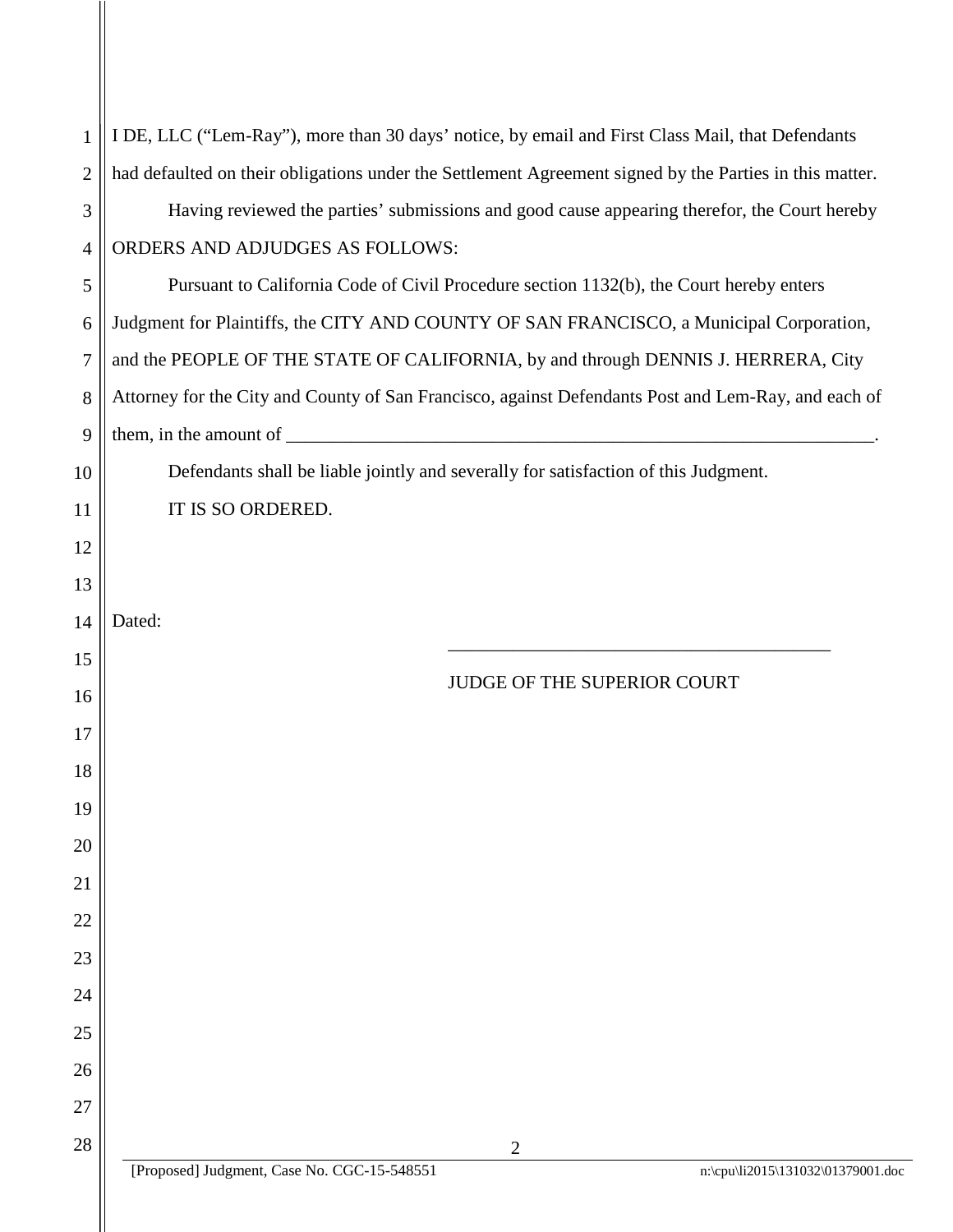|                       |                                                                                                                                           | Superior Court of California<br>County of San Francisco |  |
|-----------------------|-------------------------------------------------------------------------------------------------------------------------------------------|---------------------------------------------------------|--|
|                       | DENNIS J. HERRERA, State Bar #139669                                                                                                      | $0$ CT $18$ 2019                                        |  |
| 2                     | <b>City Attorney</b><br>YVONNE R. MERE, State Bar #173594                                                                                 | CLERK OF THE COURT                                      |  |
| 3                     | Chief of Complex & Affirmative Litigation<br>BRADLEY A. RUSSI, State Bar #256993                                                          | BY Banklie A. Aumor<br><b>Deputy Clerk</b>              |  |
| 4                     | SARA J. EISENBERG, State Bar #269303<br>MOLLY J. ALARCON, State Bar #315244                                                               |                                                         |  |
| 5.                    | Deputy City Attorneys<br>1390 Market Street, 6th Floor<br>San Francisco, California 94102-5408                                            |                                                         |  |
| `ճ                    | Telephone:<br>(415) 554-3857<br>Facsimile:<br>$(415)$ 437-4644                                                                            |                                                         |  |
| 7                     | E-Mail:<br>molly.alarcon@sfcityatty.org                                                                                                   |                                                         |  |
| 8<br>9                | Attorneys for Plaintiffs<br>CITY AND COUNTY OF SAN FRANCISCO AND<br>PEOPLE OF THE STATE OF CALIFORNIA                                     |                                                         |  |
| 10                    | SUPERIOR COURT OF THE STATE OF CALIFORNIA                                                                                                 |                                                         |  |
| $\mathbf{11}$         | COUNTY OF SAN FRANCISCO                                                                                                                   |                                                         |  |
| 12 <sup>°</sup>       |                                                                                                                                           | UNLIMITED JURISDICTION                                  |  |
| 13                    | CITY AND COUNTY OF SAN<br>FRANCISCO, a Municipal Corporation, and                                                                         | Case No. CGC-15-548551                                  |  |
| 14<br>15 <sup>1</sup> | the PEOPLE OF THE STATE OF<br>CALIFORNIA, by and through DENNIS J.<br>HERRERA, City Attorney for the City and<br>County of San Francisco, | Date Action Filed:<br>October 21, 2015                  |  |
| 16                    | Plaintiffs,                                                                                                                               |                                                         |  |
| 17                    | VS.                                                                                                                                       | STIPULATED PERMANENT INJUNCTION                         |  |
| 18                    |                                                                                                                                           |                                                         |  |
| 19                    | CHUCK M. POST, individually and d/b/a<br>APARTMENTSINSF.COM; LEM-RAY<br>PROPERTIES I DE, LLC; and DOE ONE                                 |                                                         |  |
| 20                    | through DOE FIFTY.                                                                                                                        |                                                         |  |
| 21                    | Defendants.                                                                                                                               |                                                         |  |
| 22                    |                                                                                                                                           |                                                         |  |
| 23                    | This Stipulated Permanent Injunction ("Injunction") is the result of a negotiated compromise                                              |                                                         |  |
| 24                    | between the Parties and was presented before the above-captioned Court, the Honorable                                                     |                                                         |  |
| 25                    | <b>HAROLD KAHN</b><br>, presiding. Plaintiffs CITY AND COUNTY OF                                                                          |                                                         |  |
| 26                    | SAN FRANCISCO and PEOPLE OF THE STATE OF CALIFORNIA, by and through DENNIS J.                                                             |                                                         |  |
| 27                    | HERRERA, City Attorney for the CITY AND COUNTY OF SAN FRANCISCO ("PLAINTIFFS"),                                                           |                                                         |  |
| 28                    |                                                                                                                                           | 1                                                       |  |
|                       | Stipulated Injunction, Case No. CGC-15-548551                                                                                             | n:\cpu\li2015\131032\01378529.doc                       |  |
|                       |                                                                                                                                           |                                                         |  |

 $\hat{\boldsymbol{\beta}}$ 

 $\label{eq:2} \frac{1}{\sqrt{2}}\int_{0}^{\infty}\frac{1}{\sqrt{2\pi}}\left(\frac{1}{\sqrt{2\pi}}\right)^{2}d\mu_{\rm{eff}}$ 

 $\bullet$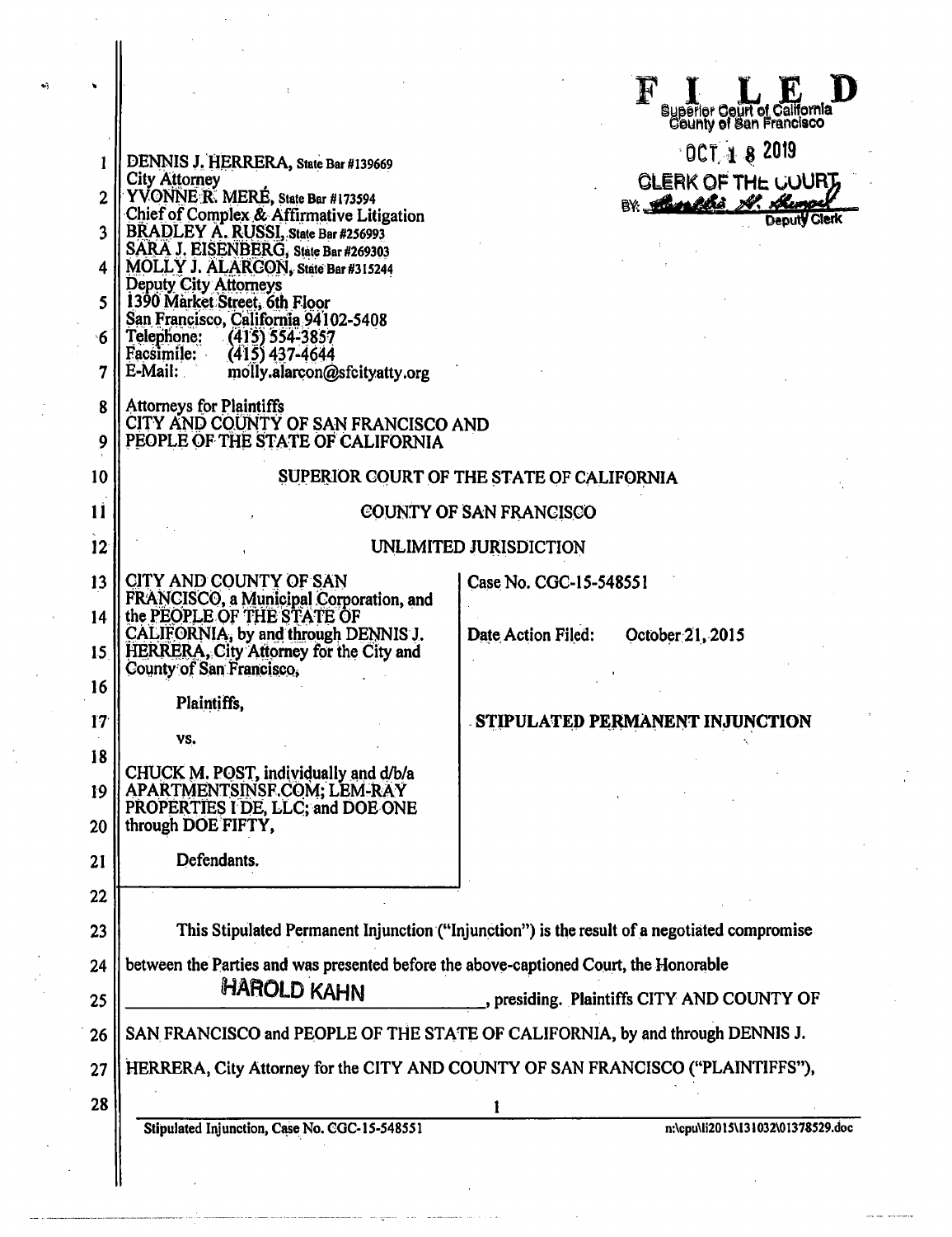were represented by DENNIS J. HERRERA, City Attorney, appearing through MOLLY ALARCON  $\mathbf{1}$  $\overline{2}$ and BRADLEY RUSSI, Deputy City Attorneys, and YVONNE R. MERÉ, Chief of Complex and Affirmative Litigation. Defendants CHUCK M. POST, INDIVIDUALLY AND D/B/A 3  $\overline{\mathbf{4}}$ APARTMENTSINSF.COM and LEM-RAY PROPERTIES I DE, LLC (collectively, 5 "DEFENDANTS") were represented by their attorney, EDWARD C. SINGER, JR.

6 PLAINTIFFS and DEFENDANTS (collectively, "PARTIES") consent to entry of this  $\overline{7}$ Injunction as an Order by the Court without a noticed motion, hearing, or trial.

8 DEFENDANTS hereby acknowledge they have participated in the drafting of this Injunction.  $\cdot$ 9 DEFENDANTS further acknowledge that they have thoughtfully and carefully reviewed this  $10$ Injunction with their attorney, have discussed its provisions, and fully and clearly understand its terms.

 $11.$ DEFENDANTS having stipulated to the provisions set forth herein, the Court having reviewed  $12$ the provisions, the Parties having agreed to the issuance of this Injunction, and good cause appearing 13 therefor.

IT IS HEREBY ORDERED, ADJUDGED, AND DECREED:

#### **JURISDICTION** Ι.

16 This Court has jurisdiction over the subject matter of this lawsuit and each of the parties in this 17 action. The Court issues this Injunction pursuant to its authority under California Business and Professions Code Section 17203. 18

The Court expressly retains jurisdiction to modify this Injunction as the ends of justice may 19 require and to interpret and enforce this Injunction. The Court may hear and decide issues regarding 20  $21$ the scope and effect of the provisions herein. Any party to this Injunction may apply to the Court at  $22$ any time, after making a reasonable effort to meet and confer with the other parties, for further orders 23 and directions as may be necessary or appropriate for the construction, application or carrying out of the provisions herein, including for the enforcement of any provisions herein or punishment of 24 violations of same, if any, subject to the Parties' agreement to mediate certain disputes as reflected in 25 Paragraph 5 of Section IV below. 26

 $27$ 

 $14$ 

15

The Parties agree that the obligations arising out of this Injunction shall rest with all

 $\overline{2}$ 

28

Stipulated Injunction, Case No. CGC-15-548551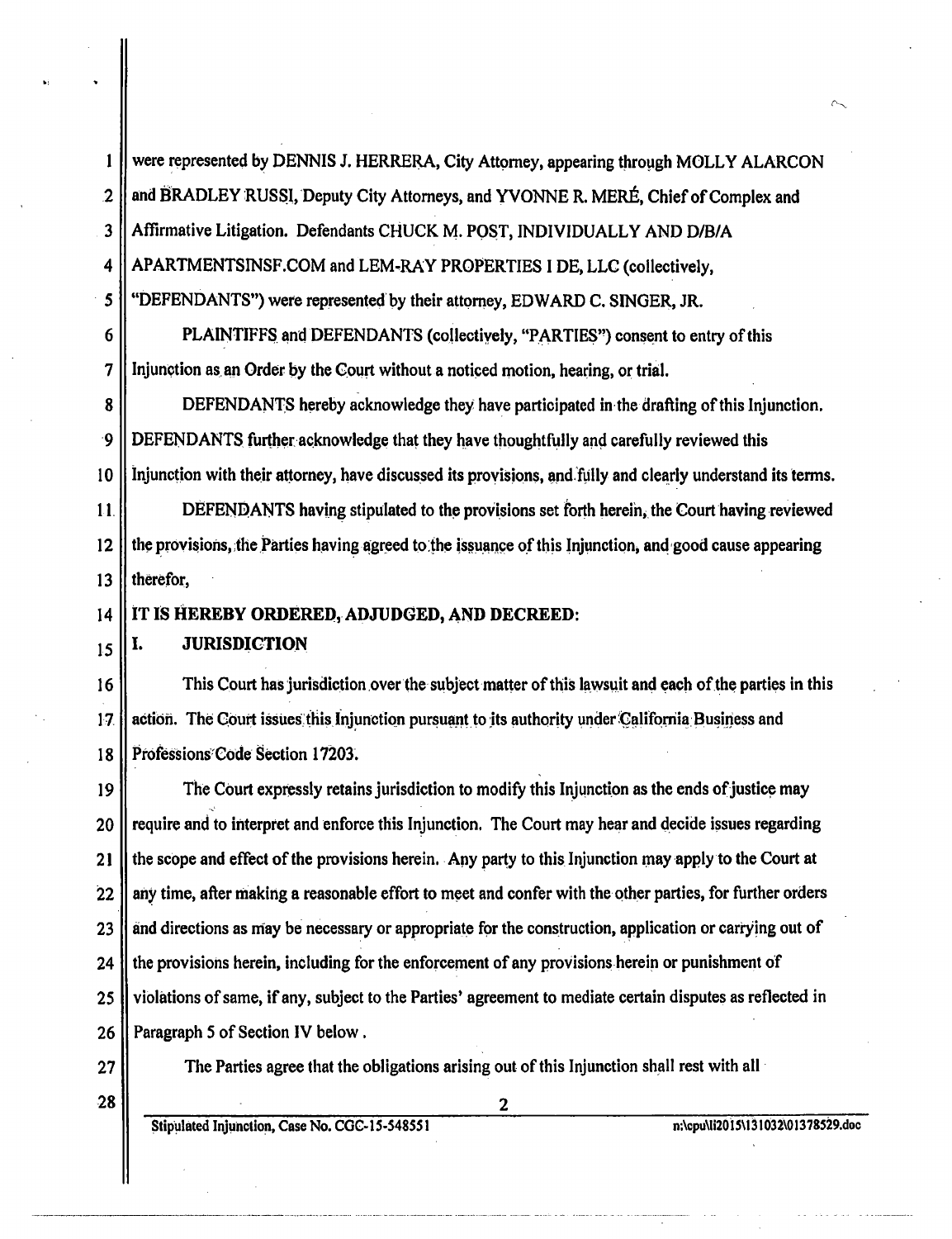DEFENDANTS, as defined herein, jointly and severally, except as otherwise specifically provided.  $2 \parallel$  II. APPLICATION

3 The provisions of this Injunction apply to DEFENDANTS CHUCK M. POST, 4 INDIVIDUALLY AND D/B/A APARTMENTSINSF.COM and LEM-RAY PROPERTIES I DE, 5 LLC, as·well as·their employees, property managers, agents, representatives, successors, and assigns in 6 **connection with any real property located in San Francisco, including 935 Geary Avenue and 81 Ninth**  $7 \parallel$  Street, which properties are managed and/or owned, in whole or in part, by one or both of the 8 DEFENDANTS, in their own names, or as members ofa limited liability company, partnership, or 9 | other corporate entity, including but not limited to Lem-Ray Properties I DE, LLC (the 10 "PROPERTIES").. For the avoidance of doubt, this Injunction binds Lem-Ray Hroperties I DE, LLC  $11$   $\parallel$  and any related successor corporate entities.

 $\mathbf{1}$ 

### $_{12}$  | A. NECESSITY FOR INJUNCTION

 $13$   $\parallel$  This Court finds that this Injunction is necessary in the interest of the health, safety, and  $\lceil 4 \rceil$  welfare of the residents of the City and County of San Francisco and the citizens of the State of 15 California and to.ensure that DEFENDANTS comply with all applicable laws in the·ownership, 16 **operation**, management, or maintenance of the PROPERTIES.

21

22

23

24

25

26

27

28'

# $\| \mathbf{B}$ . TERM OF INJUNCTION

is: This Injunction shall remain in effect for a three-year period from the date, of entry of this 19 Injunction.

 $_{20}$  || III. INJUNCTIVE TERMS

A. Advertisements of Available Units

DEFENDANTS subject to this Injunction are hereby enjoined and restrained from:

1. Posting any advertisements stating that Section 8 vouchers, also known as Housing Choice Vouchers, are not accepted fonns of payment;

2. Including the phrases "No Section 8" or "No Housing Choice Vouchers" or similar language in any advertisements for rental units; and

Stipulated Injunction, Case No. CGC-15-548551 and the method of the method of the method of the method of the method of the method of the method of the method of the method of the method of the method of the method of the

-----··--·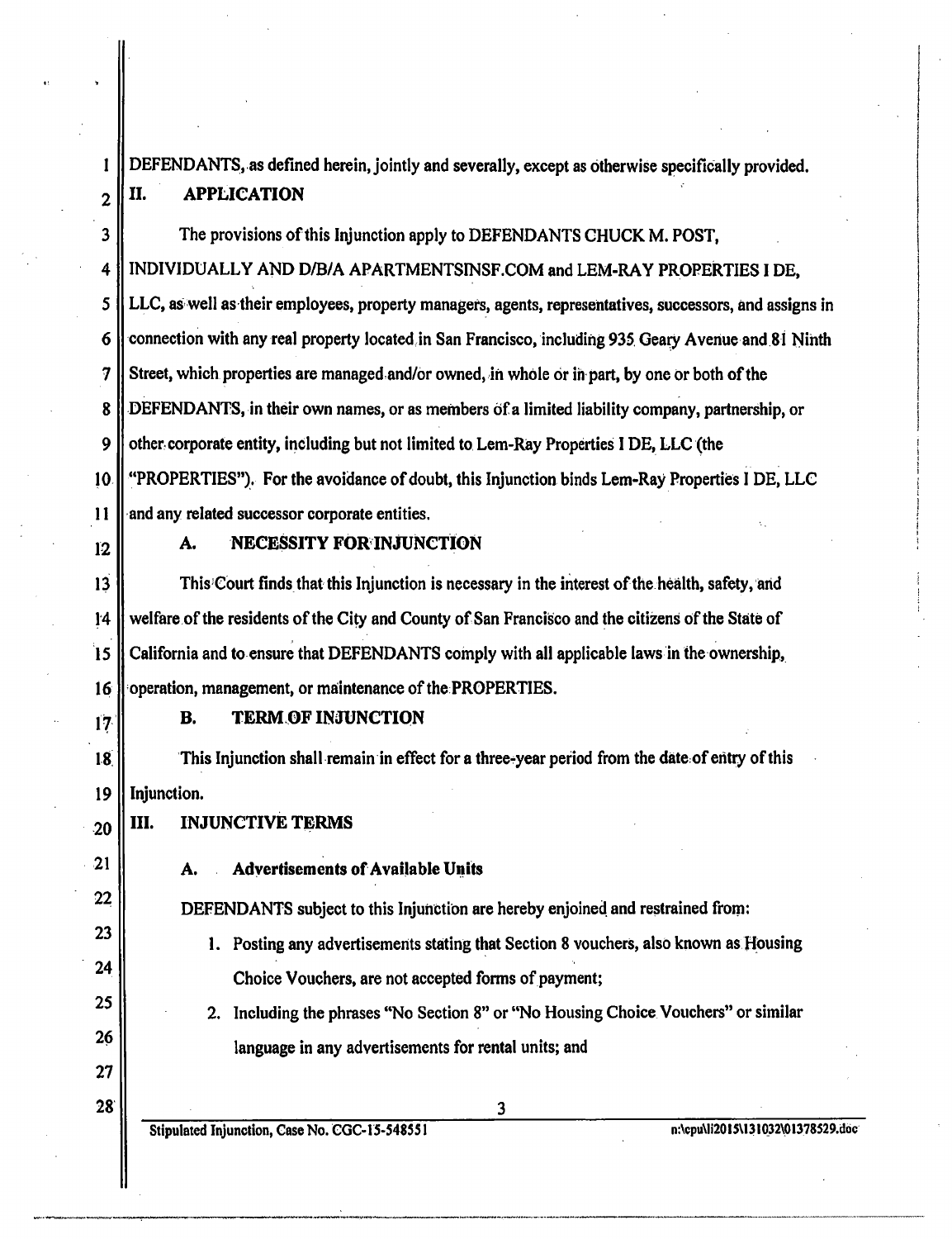| I                | 3. Indicating in any advertisements for rental units that cash, check, or other non-voucher           |  |  |
|------------------|-------------------------------------------------------------------------------------------------------|--|--|
| $\mathbf{2}$     | form of payment is preferred.                                                                         |  |  |
| 3                | DEFENDANTS subject to this Injunction shall:                                                          |  |  |
| 4                | 1. Post notices at the PROPERTIES advising the public that Section 8 vouchers, also                   |  |  |
| 5                | known as Housing Choice Vouchers, are accepted forms of payment. This notice shall                    |  |  |
| 6                | be posted on a document no smaller than 8.5 inches by 11 inches, shall be placed                      |  |  |
| 7                | approximately at eye level for the public, and shall read in at least 40-point font: "We              |  |  |
| 8                | accept Section 8 vouchers, also known as Housing Choice Vouchers;" and                                |  |  |
| 9                | 2. Include in all advertisements for rental units at the PROPERTIES language similar to or            |  |  |
| 10               | including "Section 8 vouchers welcomed."                                                              |  |  |
| 11               | В.<br><b>Policies Regarding Rentals and Tenants</b>                                                   |  |  |
| 12 <sub>12</sub> | DEFENDANTS subject to this Injunction are hereby enjoined and restrained from:                        |  |  |
| 13               | Having a policy of refusing to rent to persons in whole or part because the person will               |  |  |
| 14               | pay for some or all of the rental payment with a rental assistance voucher; and                       |  |  |
| 15               | Refusing to rent to any person in whole or in part because the person will pay for some<br>2r         |  |  |
| 16               | or all of the rental payment with a rental assistance voucher.                                        |  |  |
| 17               | IV.<br><b>ENFORCEMENT</b>                                                                             |  |  |
| 18               | A violation of this Injunction may constitute contempt of Court. The terms of this<br>1.              |  |  |
| 19               | Injunction may be enforced through a contempt proceeding, a motion to enforce, a separate lawsuit, or |  |  |
| 20               | any other proceeding recognized by the Court for enforcement of an injunction.                        |  |  |
| 21               | In the event that the Court determines, after notice to DEFENDANTS and an<br>2.                       |  |  |
| 22               | opportunity to be heard, that DEFENDANTS willfully violated any of the terms of this Injunction,      |  |  |
| 23               | DEFENDANTS shall be liable for civil penalties of no more than \$6,000 per violation under            |  |  |
| 24               | California Business and Professions Code Sections 17206 and 17207, in addition to any other remedy    |  |  |
| 25               | available in law or equity.                                                                           |  |  |
| 26               | Any fines, penalties, or other monetary relief sought for violation of this Injunction,<br>3.         |  |  |
| 27               | shall be in addition to any other available remedies.                                                 |  |  |
| 28               | 4                                                                                                     |  |  |
|                  | Stipulated Injunction, Case No. CGC-15-548551<br>n:\cpu\li2015\131032\01378529.doc                    |  |  |
|                  |                                                                                                       |  |  |

 $\hat{d}$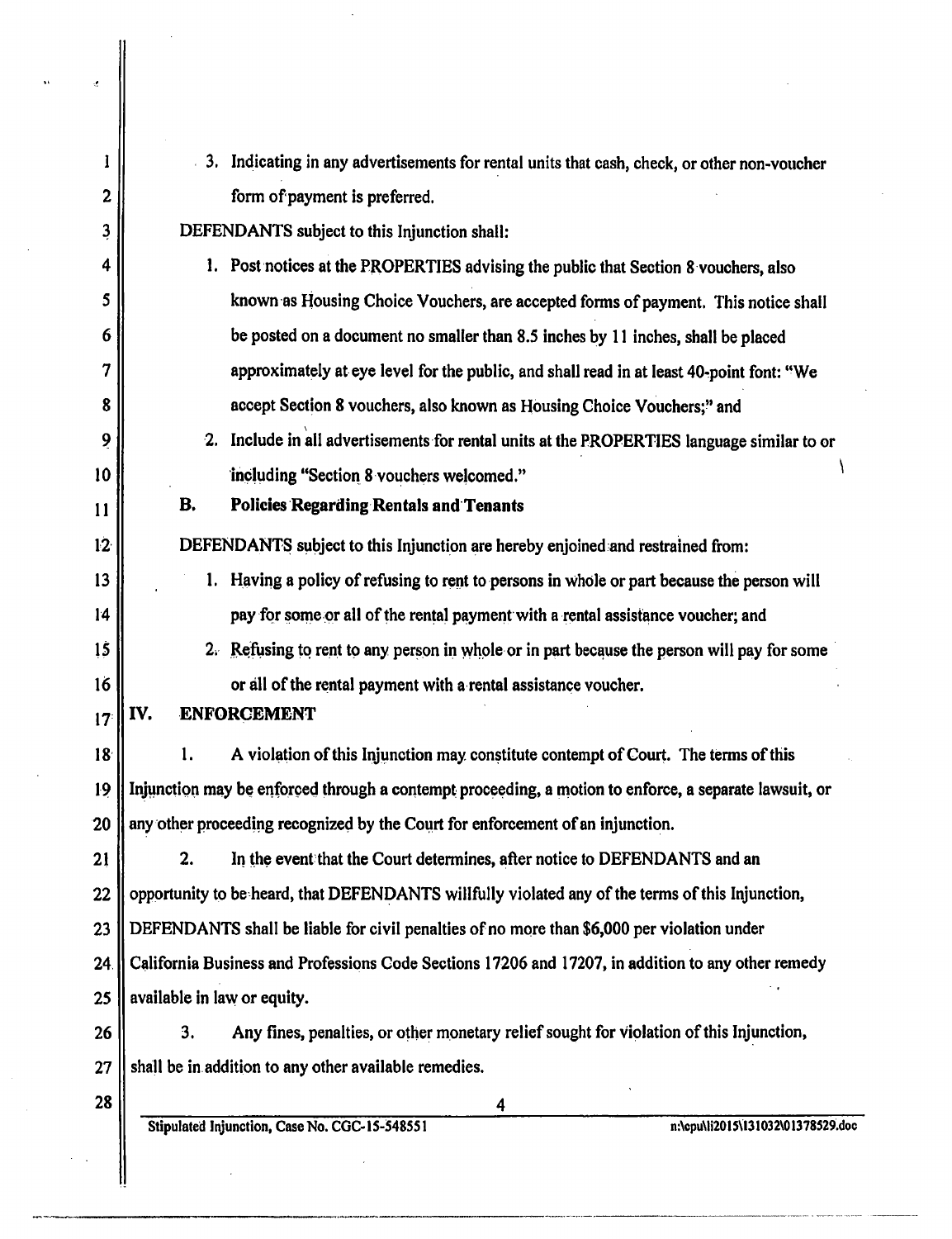$\mathbf{I}$ 4, In addition to any other relief provided herein, or by law, PLAINTIFFS shall be entitled 2 || to all reasonable attorneys' fees and costs, including costs of investigation, incurred in the enforcement 3 | of this Injunction and/or collection of all sums owed under the Settlement Agreement filed  $4$  | concurrently with this Injunction.

*5 5.* Prior to taking any action to enforce sub-parts A or B of the Injunctive Terms of this 6 || Injunction, Plaintiffs shall meet and confer- with Defendants in good faith and make an effort to resolve  $7 \parallel$  the alleged violation. If the parties cannot resolve the alleged violation through good faith efforts, 8 either party may request a mediation with the Honorable Judge Harold E. Kahn. If Judge Kahn is not 9 || available, the parties agree to mediate with any San Francisco Superior Court Judge assigned by the 10 Court. If mediation is unsuccessful, Plaintiffs reserve the right to enforce this Injunction.

11 6. The Parties have come to a monetary resolution of this matter that involves a separate  $12$ . Settlement Agreement filed concurrently with this Injunction. The provisions for payment of the 13 Settlement Amount set forth in the Settlement Agreement are incorporated by reference herein. Any 14 failure to make payments pursuant to the Settlement Agreement shall be deemed a violation of this 15  $\parallel$  Injunction, subjecting the applicable Defendant to any and all penalties described in this Injunction.

16 | 7. The Court expressly reserves jurisdiction to take such further action as may be 17 || necessary or appropriate to carry into effect the provisions of this Injunction, including enforcing the 18. terms of the Settlement Agreement regarding payments, even if such breach occurs after the operative  $19$  | period of this Injunction.

20

### H. RECORDATION.

21 This Injunction and Settlement Agreement shall not be recorded with the San Francisco 22 Assessor-Recorder's Office unless expressly authorized by the Court as part of an order to enforce the 23  $\parallel$  terms of the Settlement..

#### 24 | I. NO WAIVER OF RIGHT TO ENFORCE.

25 **The failure of PLAINTIFFS** to enforce any provision of this Injunction shall in no way be 26 deemed a waiver of such provision or in any way affect the validity of the Injunction. The failure of 27 || PLAINTIFFS to enforce any such provision shall not preclude PLAINTIFFS from later enforcing the

 $28 \parallel$  5

Stipulated Injunction, Case No. CGC-15-548551 n:\cpu\li2015\l31032\01378529,doc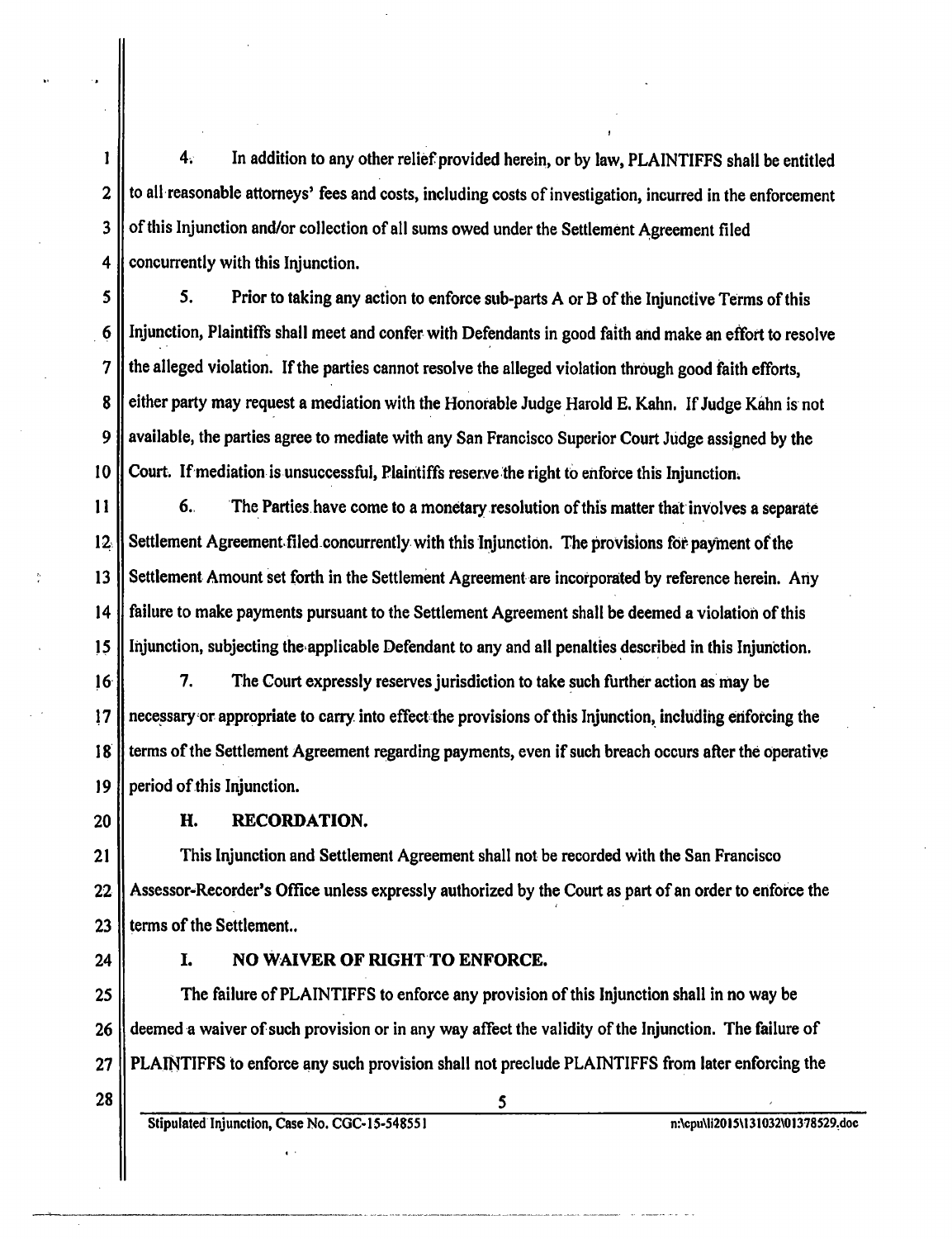same or any other provision of the Injunction. No oral advice, guidance, suggestion or comments by PLAINTIFFS, or anyone acting on PLAINTIFFS' behalf, regarding matters covered in the Injunction shall be construed to relieve DEFENDANTS of their obligations.

# **SO STIPULATED:**

 $\overline{2}$ 

Ś

4

 $\mathbf{5}$ 

6

For the CITY AND COUNTY OF SAN FRANCISCO and the PEOPLE OF THE STATE OF *CALIFORNIA* 

**DENNIS J. HURRERA, City Attorney** Dated:  $001.72019$ 8 By: .<br>9 RONALD'P. FLYNN **Chief Deputy City Attorney** -10 FOLCHUCK M. POST, INDIVIDUALLY AND D/B/A-APARTMENTSINSF.COM and LHM-RA  $\overline{12}$ PROPERTIES I DE, LLC 13 Dated:  $\frac{1}{\frac{1}{2}}$ 14 **CHUCK M. POST**  $\frac{15}{2}$ DELLE Dated: 16 T DE ÎŻ Approved as to Form:  $18$ Dated: ျစွ  $10/16/2019$ SINGER. JR. ЕD n n 20 **Counsel for Defendants**  $21$ Dated:  $22$ RCOI Counsel for Plaintiffs  $23$ IT IS SO ORDERED:  $24$ DATE OF ENTRY:  $25$ **JUDGE OF THE SUPERIOR COURT** 26  $27$  $\frac{28}{5}$ n:\cpi\\12015\1310\2\01378529.doc Stipulated Injunction, Case No. CGC-15-548551